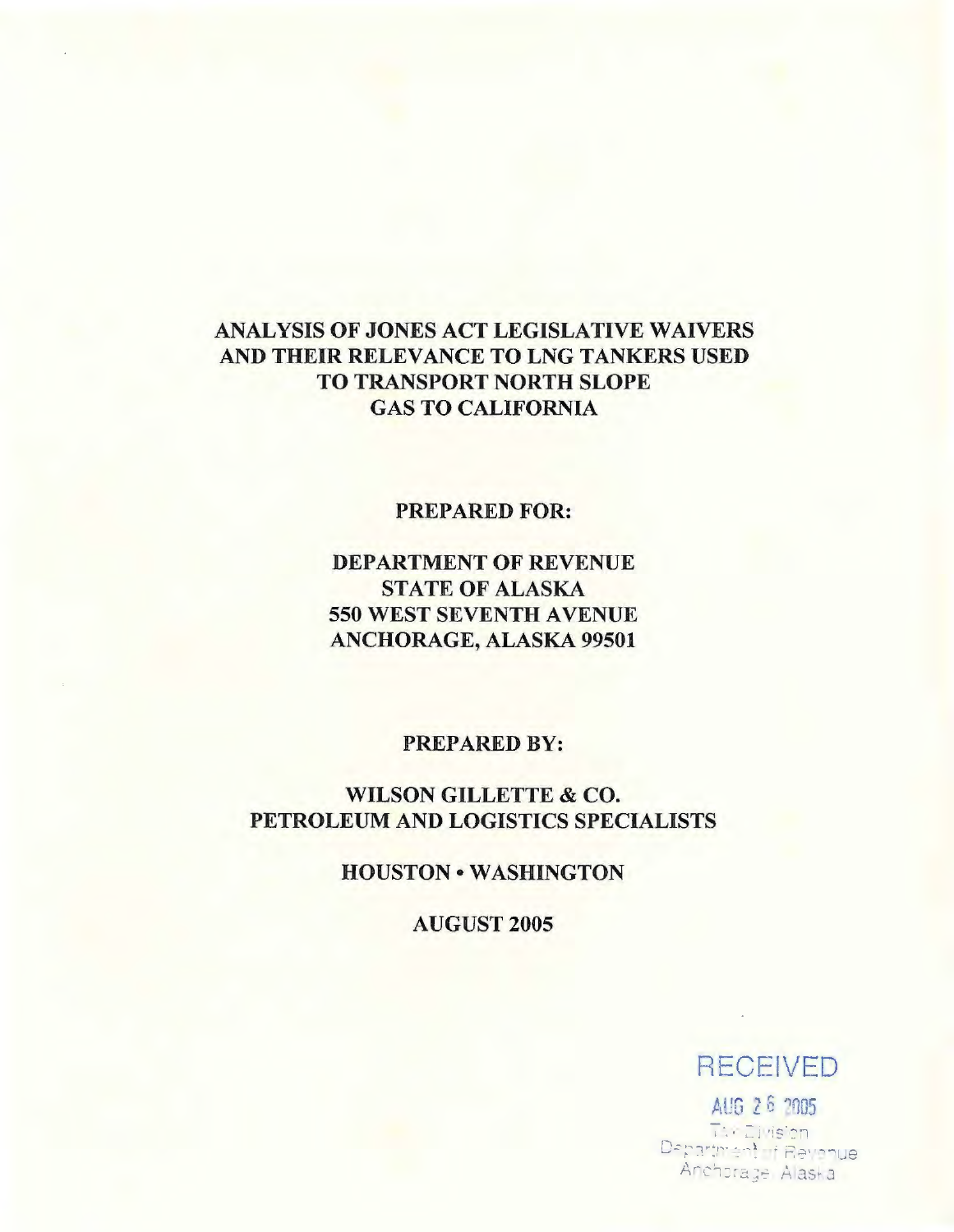Jones Act Waiver Study Alaska Department of Revenue Report Summary August 2005 Page S-1

## REPORT SUMMARY

Sempra Energy's recent effort to secure a legislative wavier to the Jones Act for LNG tankers that would be used to transport North Slope gas to California raised questions about this process and prospects for its success. Our report addresses these issues and responds to questions asked by the Alaska Department of Revenue.

Section 27 of the Merchant Marine Act of 1920 (the Jones Act) reserves cabotage rights of the United States to vessels built in the U.S., registered in the U.S. and manned with citizen crews. For vessels not meeting requirements needed to participate in the U.S. coastwise and protected noncontiguous trades, a waiver to the Jones Act must be obtained. There are two types of waivers which are administrative and legislative.

Administrative waivers are issued by the Treasury Department on grounds of national security. These are for short periods and often cover a single voyage. Few administrative waivers have been granted for commercial purposes and most were done to accommodate government shipping activities.

Legislative Jones Act waivers fall into two categories. First, there are legislative waivers which allow foreign built fishing boats and small coastwise craft to become trade qualified vessels. These waiver requests occur frequently and many are enacted into law. The second group involve legislative waivers for large oceangoing vessels that are the focus of this assignment. During the last 25 years, over 80 bills were introduced to waive the Jones Act or to significantly reduce its scope. Twenty of these bills were enacted into law and the remainder either died in committee or were defeated in debate. Bills enacted into law were carefully scrutinized by Congress before passage to ascertain a compelling need or unusual circumstance that would justify legislative inroads being made into the Jones Act.

Four common elements were present in successful Jones Act legislative waiver initiatives with large oceangoing vessels. First, the trade in which the vessel is to be employed has sound economic fundamentals and the waiver is supported by shippers who would use the vessel. Second, all of the major maritime unions (whose members would be employed on the vessel) endorsed the waiver. Third, proactive backing is given by members of Congress whose constituents benefit from the waiver. Fourth, the domestic shipbuilding industry must support or not be actively opposed to the waiver.

Sempra Energy's effort (March-April-May 2005) to secure legislative waivers for LNG tankers was well funded and employed prominent lobbying fitms. However, their initiative was poorly planned, ineptly executed and unable to get support from Alaska's Congressional delegation.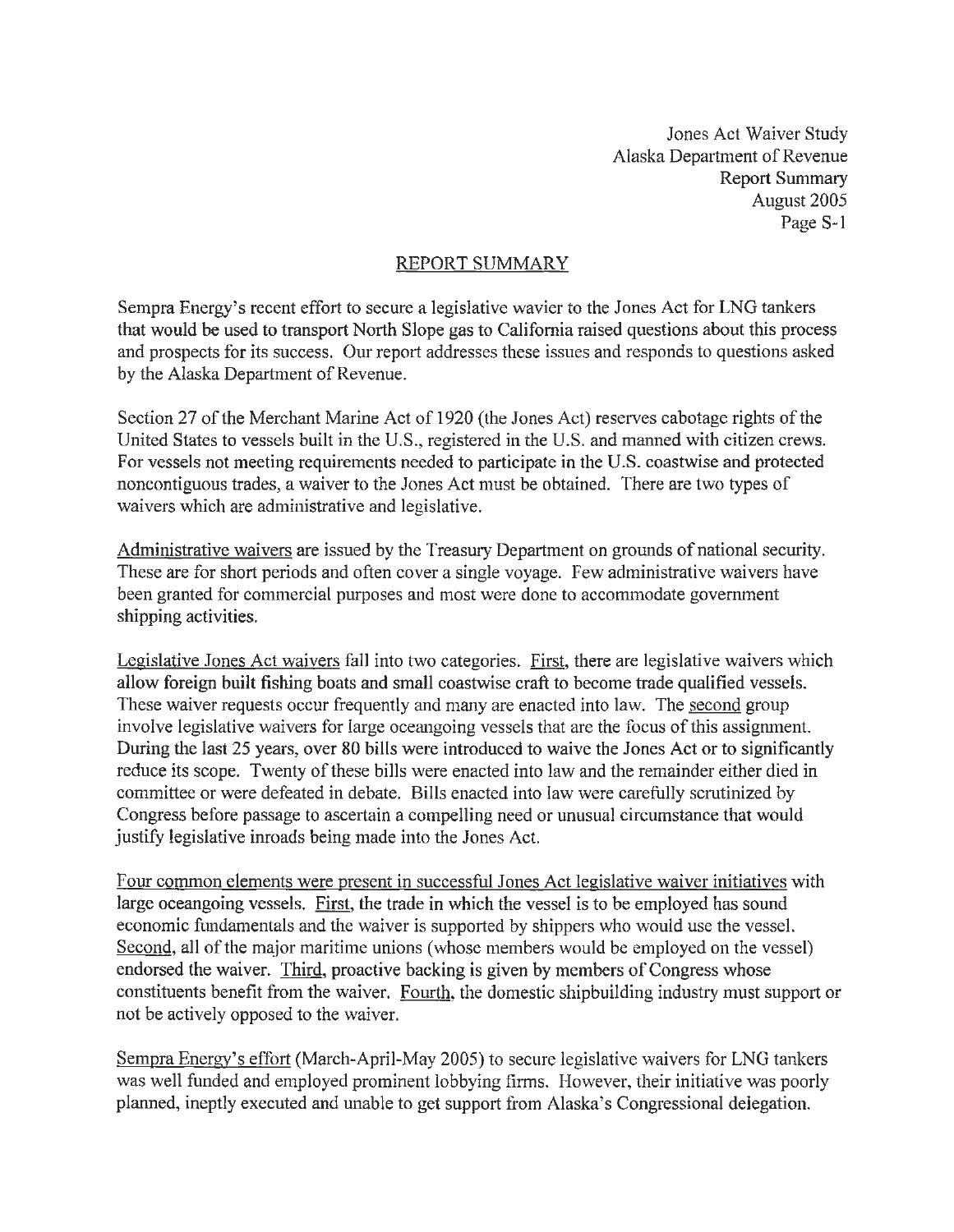Jones Act Waiver Study Alaska Department of Revenue Report Summary August 2005 Page S-2

Due to the lack of backing from Alaska's Congressional delegation the most important marine labor organizations (Seafarers International Union and the American Maritime Officers Association) decided not to support the process. Moreover, the Marine Engineers Beneficial Association's early support for Sempra's wavier caused concern among SIU and AMO leaders who felt their decision was premature and unnecessary. MEBA is one of the smaller and less influential marine unions whose policy positions often conflict with those taken by SIU and AMO.

The shipbuilding industry's support for Sempra's waiver was conditional on LNG replacement vessels being built in the United States. The American Shipbuilding Association (ASA) proposed that older U.S. built LNG ships (operating under foreign registry) be reflagged and allowed to enter the Alaska gas trade on a temporary basis provided newbuilding contracts for replacement ships built in domestic yards are stipulated in the waiver legislation. ASA's requirement complicates Sempra's waiver initiative and would increase marine transportation expense associated with Alaska gas deliveries to California.

The federal-Alaska state governments and North Slope producers are fully committed to building a pipeline that will deliver gas directly to the Middle West. Due to their singular focus no support will be forthcoming from producers and governments for projects that propose to transport North Slope gas by LNG tankships from Alaska's ice free ports.

Conclusion. Over the next few years there will be no meaningful support available to advance legislative Jones Act waivers for LNG ships used in the Alaska trade. This is due to all of the key players in the process being opposed to any initiative which detracts from their primary goal of constructing a natural gas trunkline from Alaska to the Middle West. The only scenario in which North Slope LNG transportation becomes possible is one where the producing companies fail to build a gas line from Alaska to the Middle West. Since this eventuality is unlikely to happen there is no reason to believe waterborne transportation and LNG ships will have a role in marketing North Slope gas in the foreseeable future.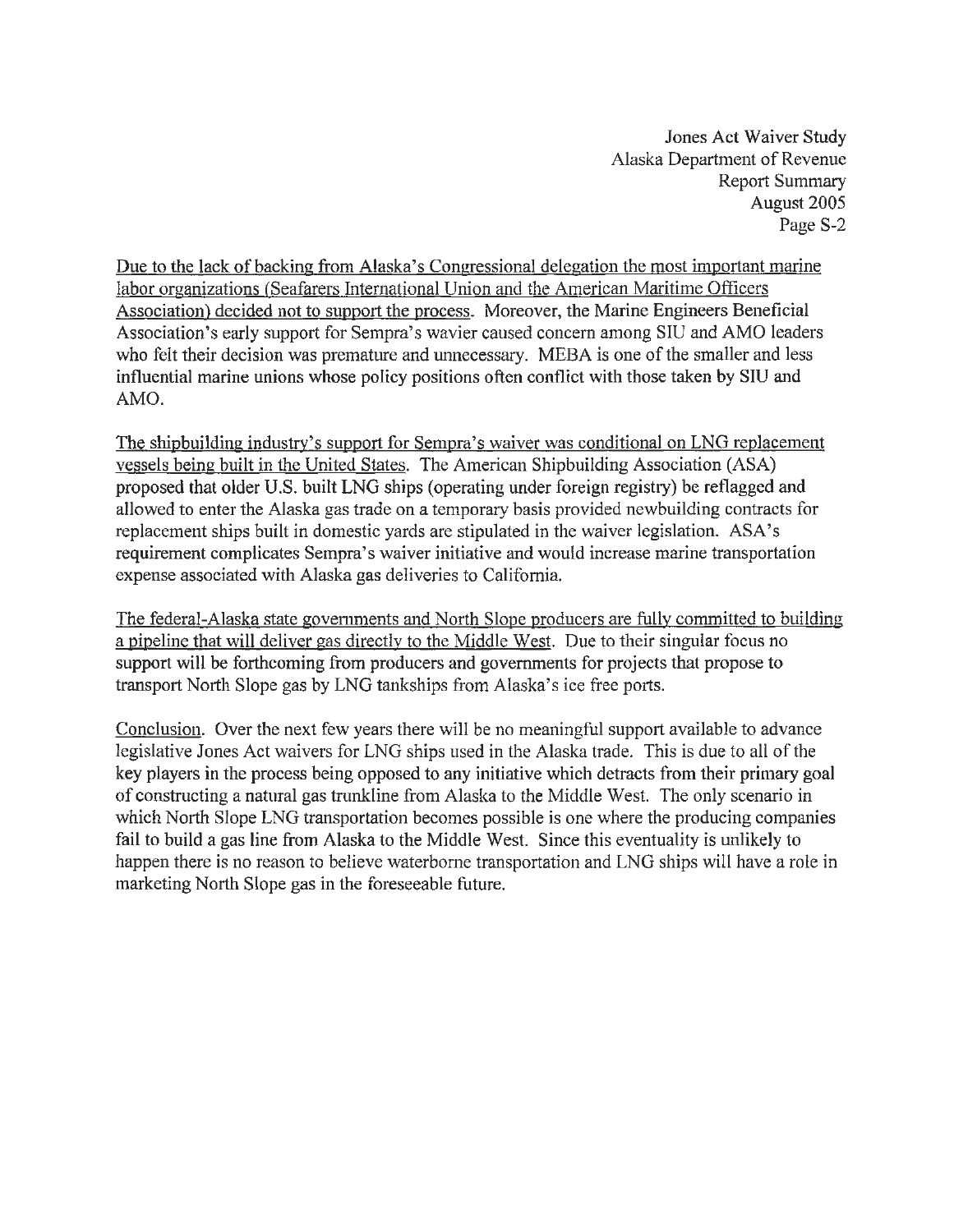# **TABLE OF CONTENTS PAGE**

# CHAPTER I

|    | THE MERCHANT MARINE ACT OF 1920 AND JONES ACT WAIVERS  1 |  |  |  |  |  |  |  |  |  |  |  |
|----|----------------------------------------------------------|--|--|--|--|--|--|--|--|--|--|--|
| A. |                                                          |  |  |  |  |  |  |  |  |  |  |  |
|    |                                                          |  |  |  |  |  |  |  |  |  |  |  |

# CHAPTER II

|                | JONES ACT LEGISLATIVE WAIVERS INVOLVING LARGE                                                                                                                                      |
|----------------|------------------------------------------------------------------------------------------------------------------------------------------------------------------------------------|
|                | OCEANGOING COMMERCIAL SHIPS  4                                                                                                                                                     |
| A.             | PROPOSAL (1981) TO AMEND THE JONES ACT (H.R. 3577) AND PERMIT<br>FOREIGN SHIPS TO TRANSPORT FOREST PRODUCTS FROM THE<br>PACIFIC NORTHWEST TO THE GULF COAST, EAST COAST AND        |
| <b>B.</b>      | LEGISLATION (1982) WHICH ALLOWED THE OCEANIC CONSTITUTION<br>TO OPERATE IN THE WEST COAST TO HAWAII PASSENGER TRADE 5                                                              |
| $\mathsf{C}$ . | ELIMINATION OF THE JONES ACT THIRD PROVISO FROM THE                                                                                                                                |
| D.             | COAL LIGHTERING SERVICE IN HAMPTON ROADS, VIRGINIA 1983  8                                                                                                                         |
| E.             | NORDIC LOUISIANA 1991-TEMPORARY USE OF FOREIGN BUILT                                                                                                                               |
| F.             |                                                                                                                                                                                    |
| G <sub>r</sub> | TEMPORARY USE OF FOREIGN BUILT TANKERS IN JONES ACT<br>SERVICE CAUSED BY DELAYED VESSEL DELIVERY FROM DOMESTIC                                                                     |
| H.             | FOREIGN BUILT LAUNCH VESSELS USED TO TRANSPORT OFFSHORE<br>OIL PRODUCTION PLATFORM JACKETS FROM TEXAS-LOUISIANA<br>PORTS TO OCS GULF OF MEXICO DRILL SITES (2003) P.L. 107-295  14 |
| $\mathbf{L}$   | PASSENGER VESSEL SERVICES ACT (2005) P.L. 108-7  14                                                                                                                                |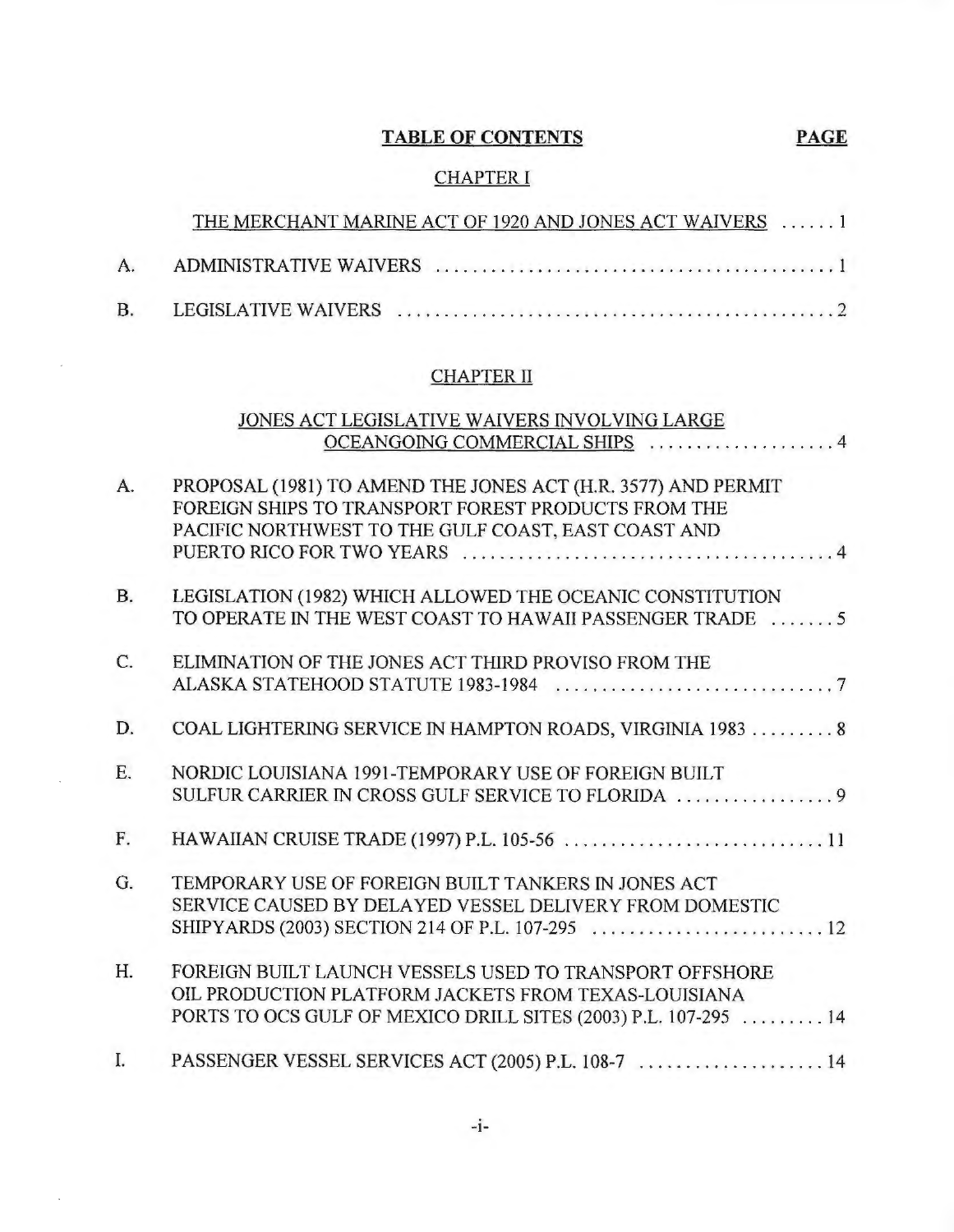|              | <b>TABLE OF CONTENTS</b>                                                                                       | <b>PAGE</b> |
|--------------|----------------------------------------------------------------------------------------------------------------|-------------|
| $J_{\rm{r}}$ |                                                                                                                |             |
| K.           | GENERAL AGREEMENT ON TARIFFS AND TRADE (GATT) AND WORLD<br>TRADE ORGANIZATION (WTO) REQUIREMENTS 1996-1998  18 |             |
| L.           | CONCLUSIONS ON LEGISLATIVE WAIVERS ENACTED DURING 1982-                                                        |             |

 $\mathcal{A}^{\mathcal{A}}$ 

## **CHAPTER III**

|    |    | USE OF FOREIGN BUILT LIQUEFIED NATURAL GAS (LNG)                                                         |
|----|----|----------------------------------------------------------------------------------------------------------|
|    |    | TANKERS TO TRANSPORT ALASKA NORTH SLOPE GAS                                                              |
|    |    |                                                                                                          |
|    |    |                                                                                                          |
| A. |    |                                                                                                          |
|    |    |                                                                                                          |
|    | 1. |                                                                                                          |
|    |    |                                                                                                          |
|    | 2. |                                                                                                          |
|    |    |                                                                                                          |
|    | 3. | The Maritime Unions $\ldots, \ldots, \ldots, \ldots, \ldots, \ldots, \ldots, \ldots, \ldots, \ldots, 22$ |
|    |    |                                                                                                          |
|    | 4. |                                                                                                          |
|    |    |                                                                                                          |
|    | 5. |                                                                                                          |
|    |    |                                                                                                          |
| В. |    | ALTERNATIVE SOLUTION PROPOSED BY U.S. MARINE INTERESTS  24                                               |
|    |    |                                                                                                          |

### CHAPTER IV

## PROBABLE OUTCOME OF INITIATIVES MADE TO SECURE LEGISLATIVE JONES ACT WAIVERS FOR LNG TANKERS USED IN THE TRANSPORTATION OF NORTH SLOPE GAS TO CALIFORNIA . .... 26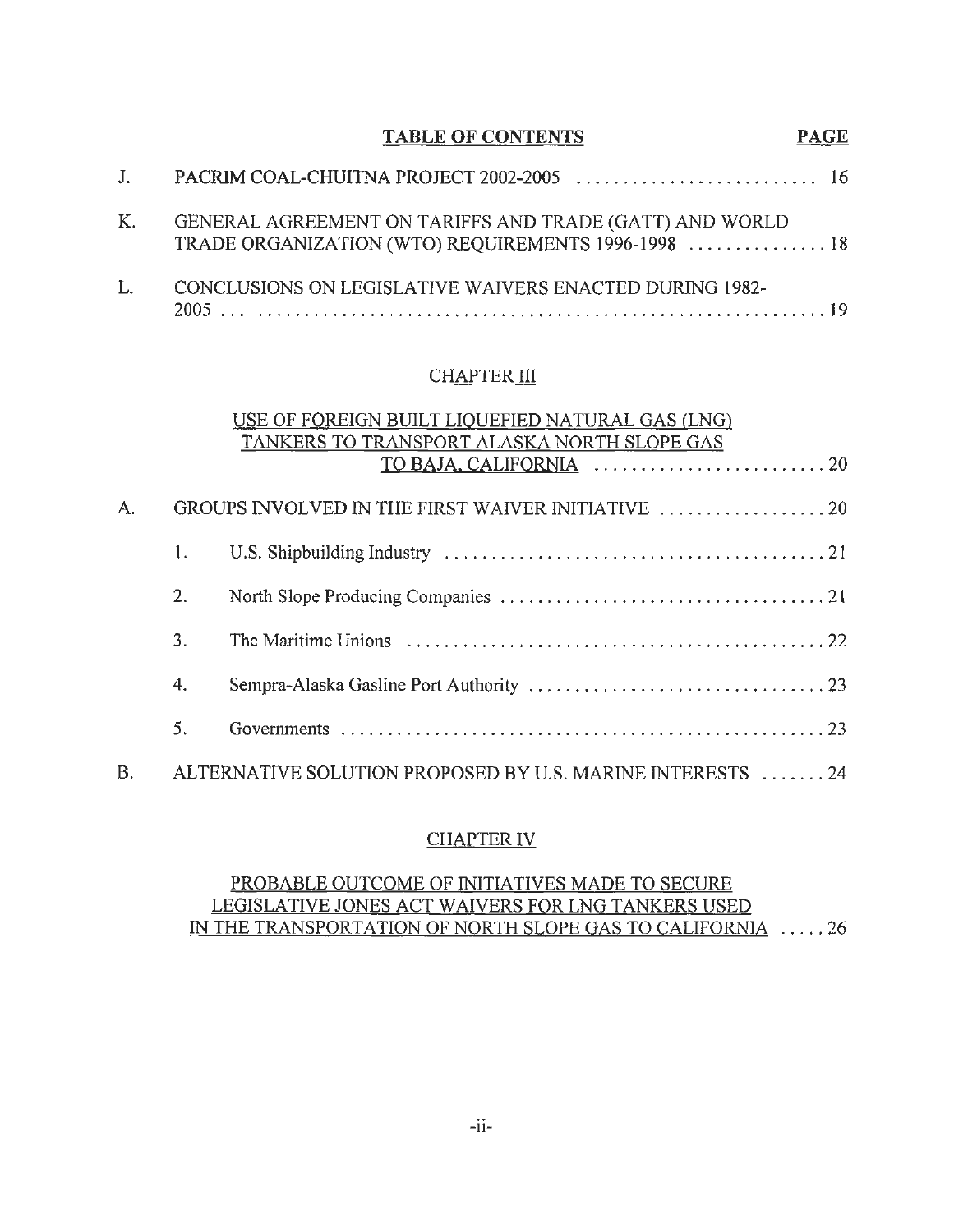#### CHAPTER I

#### THE MERCHANT MARITIME ACT OF 1920 AND JONES ACT WAIVERS

Section 27 of the Merchant Marine Act of 1920 (the Jones Act) reserves cabotage rights of the United States and its possessions (e.g. Puerto Rico) to vessels built in the U.S., registered in the U.S. and manned with citizen crews. For vessels not meeting requirements needed to participate in the U.S. coastwise and protected noncontiguous trades, a waiver to the Jones Act must be obtained. There are two types of waivers whose particulars are discussed below.

#### A. ADMINISTRATIVE WAIVERS.

Due to accelerated shipping requirements that arose during the Korean War, Congress enacted a statute (1950) which gave the Secretary of Defense authority to grant administrative waivers to the Jones Act in the interest of national defense. Under this statute the Secretary of the Treasury is required to waive Jones Act restrictions on foreign vessels when requested to do so by the Secretary of Defense.

Moreover, the Treasury Department is also authorized to grant waivers on its own initiative or upon the written recommendation of other government agencies when the request is deemed by the Treasury to be in the interest of national defense. Within the Treasury, the U.S. Customs Service (Vessel Entry Procedures and Carriers Branch) is responsible for interpreting and enforcing cabotage laws. Since 1951, the Customs Service has approved approximately 160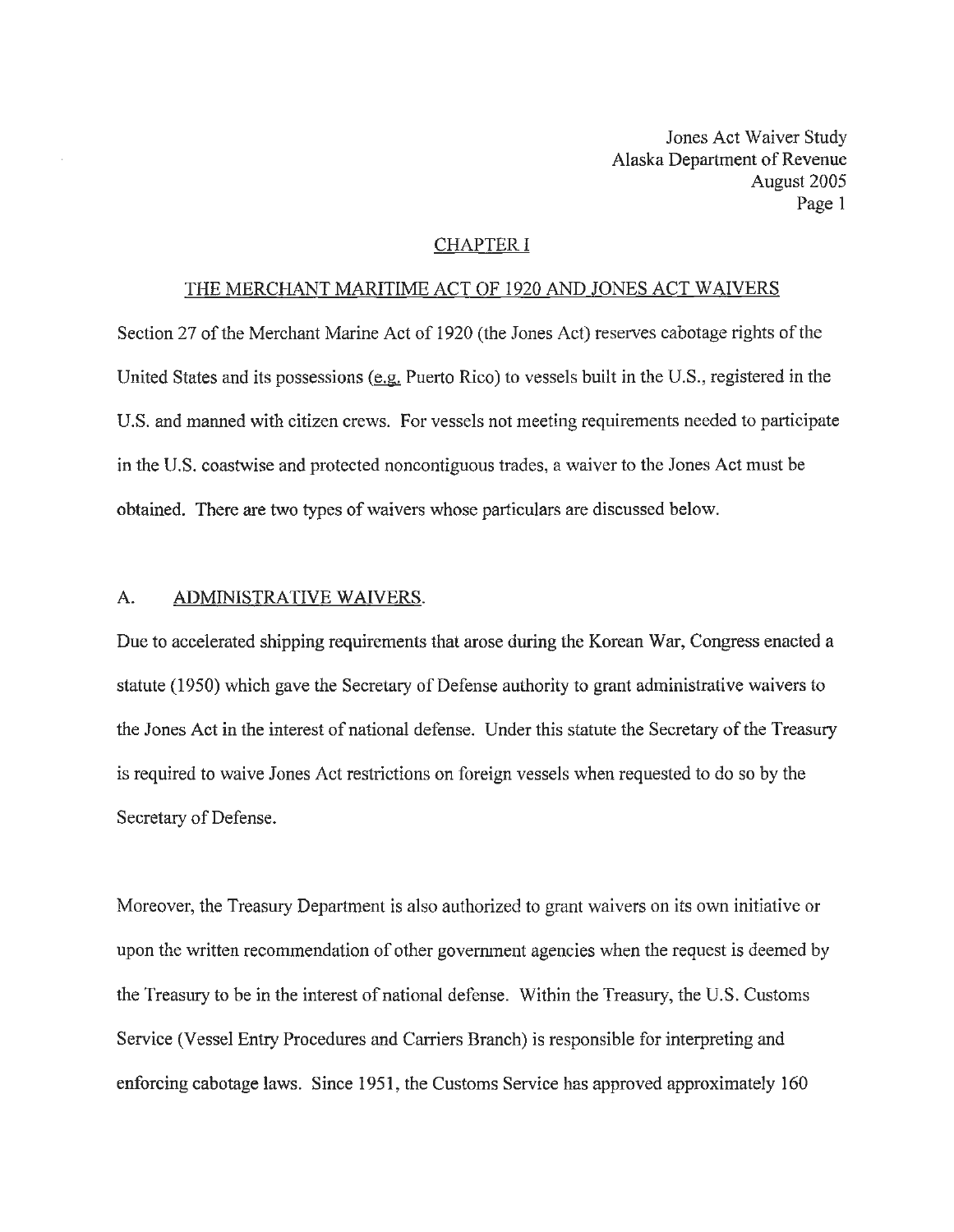Jones Act vessel waivers requested by the Departments of Defense-Commerce-Energy-Interior, the Military Sealift Command and the Coast Guard. Administrative waivers were usually granted for short periods and often for a single voyage. Few waivers have been granted for commercial shipping and most were done to accommodate government activities.

Pursuant to oil transportation (crude oil-petroleum products-liquefied gases) requests for administrative waivers are firstly handled by the Secretary of Energy who submits them to the Treasury Department. The Maritime Administration is then contracted to see if trade qualified vessels are available to cover the required transportation. In most cases, Jones Act tankships have been identified and the waiver requests withdrawn. The availability of Jones Act shipping (and not its higher expense) has been the criterion used to approve or deny waiver requests. In special cases foreign ships have been granted waivers to: (1) transport Strategic Petroleum Reserve oil during supply drawdowns; (2) move propane from the Gulf Coast to the Northeast during the winter; and (3) to cover the emergency needs of the Miltiary Sealift Command.

#### B. LEGISLATIVE WAIVERS.

Legislative waivers fall into two categories. First, there are legislative waivers which allow foreign built fishing boats and small coastwise craft to become trade qualified vessels. These requests occur frequently and many are enacted into law.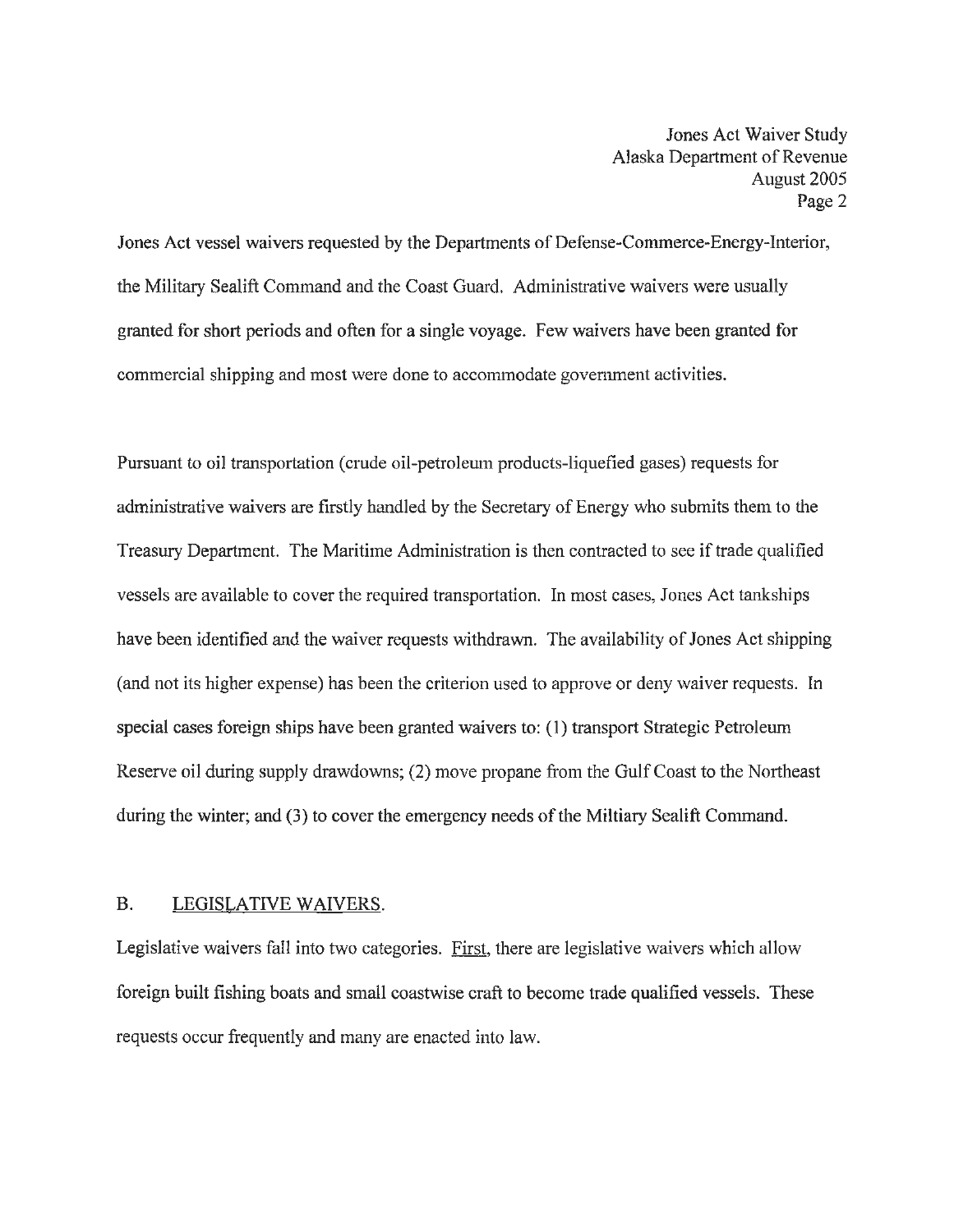The second group (which is the focus of this report) involve legislative waivers for large oceangoing vessels. Since 1980, over 80 bills have been introduced to waive the Jones Act or to signfiicantly reduce its scope. Approximately 20 of these bills were enacted into law. Most of the proposed bills either died in Committee or were defeated in debate. Bills enacted into law were carefully scrutinized by Congress before passage to ascertain a compelling need or unusual circumstance that would justify legislative inroads being made into the Jones Act. Particulars of the more significant Jones Act legislative initiatives are discussed in Chapter II of this report.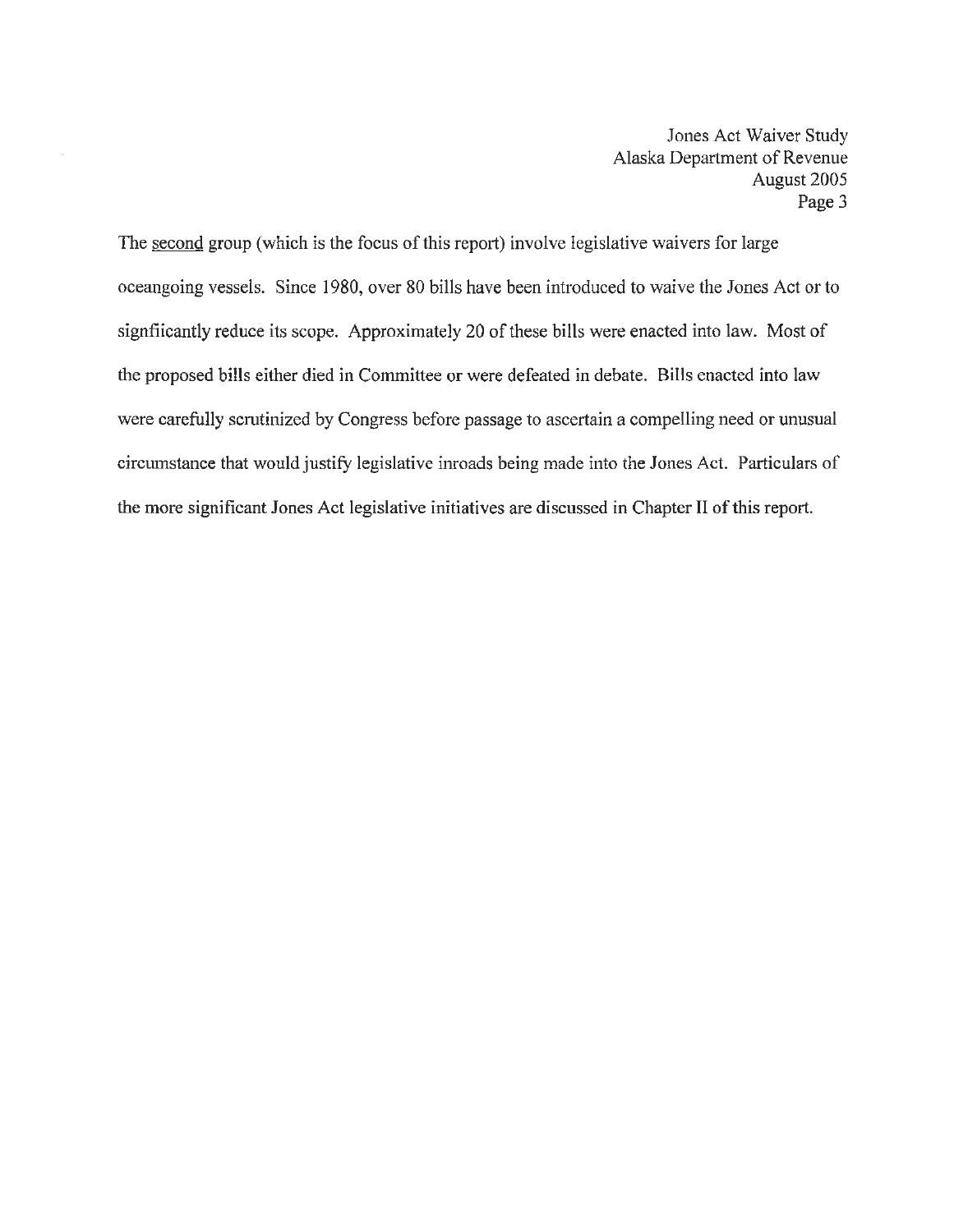## CHAPTER II

#### JONES ACT LEGISLATIVE WAIVERS INVOLVING LARGE OCEANGOING COMMERCIAL SHIPS.

This section describes eleven initiatives made after 1980 to secure employment for large oceangoing foreign vessels in coastwise commercial service. These disparate actions tightened Jones Act provisions, allowed some foreign ships to enter the domestic trade under U.S. registry and permitted several U.S. built ships employed in foreign flag service to return to Jones Act service. However, most of the legislation introduced to allow foreign ships to operate in the coastwise trade was unsuccessful. Our analysis addresses initiatives that involved large blue water commercial vessels and excludes legislative waivers granted to fishing boats, small barges and ferries that are not pertinent to this assignment.

## A. PROPOSAL (1981) TO AMEND THE JONES ACT (H.R. 3577) AND PERMIT FOREIGN SHIPS TO TRANSPORT FOREST PRODUCTS FROM THE PACIFIC NORTHWEST TO THE GULF COAST, EAST COAST AND PUERTO RICO FOR TWO YEARS.

In response to declining Northwest timber sales in the eastem U.S., lumber companies in Washington and Oregon introduced legislation (1981) that proposed to exempt their coastwise transportation from Jones Act shipping requirements for two years. Historically, these timber companies maintained proprietary U.S. fleets that shipped cargos to the Gulf and East Coast with railroad transportation considered to be uneconomic. Due to growing vessel obsolescence, high U.S. newbuilding costs and rising marine operating expense lumber company fleets were retired during the 1970s and shippers became dependent on independent Jones Act companies for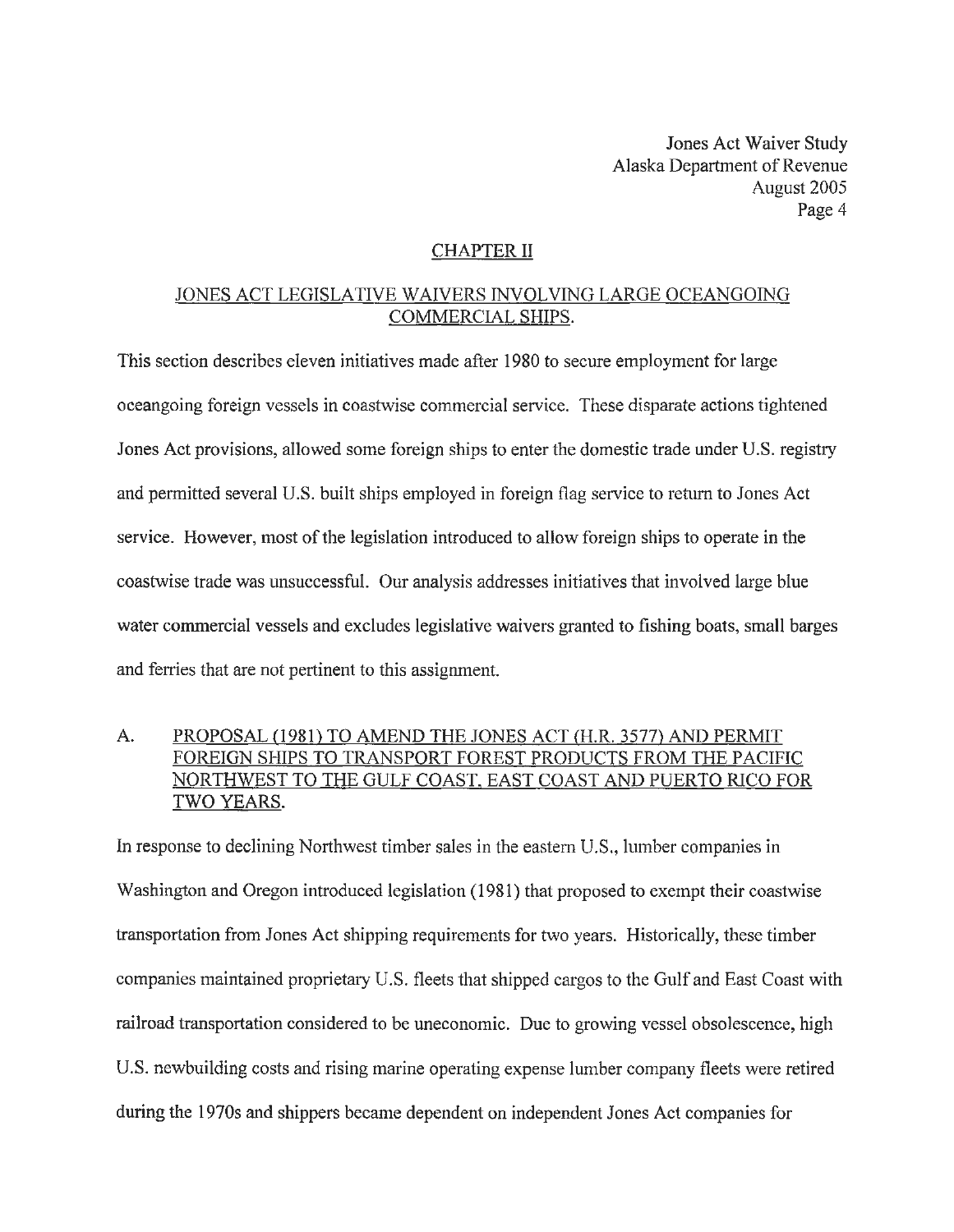transportation to eastern markets.

The timber companies argued that high U.S. marine transportation expense imposed a burden on their Gulf and East Coast sales and these markets could only be recaptured if they had access to lower cost foreign shipping. Opponents of this waiver initiative argued that other economic factors were responsible for declining Pacific Northwest timber sales in eastern markets. Rising forest products production in the South Atlantic region (more tributary to eastern markets) and increased imports from Canada (facilitated by favorable Crown and Provincial government policies) were cited as principal reasons for declining Pacific Northwest timber sales in the eastern U.S. Moreover, opponents provided information on Jones Act marine transportation expense which they maintained was competitive with other alternatives open to timber companies intending to ship products from the Pacific Northwest to the East and Gulf Coast.

Proponents of this waiver request were timber companies operating in the Pacific Northwest. Groups opposed to this initiative were Jones Act shipping companies, U.S. shipyards and maritime unions. This initiative failed to gain support in the House of Representatives and it did not progress beyond hearings held by the Merchant Marine Committee.

## B. LEGISLATION (1982) WHICH ALLOWED THE OCEANIC CONSTITUTION TO OPERATE IN THE WEST COAST TO HAWAII PASSENGER TRADE.

This initiative proposed that the Constitution be allowed to operate in the noncontiguous Jones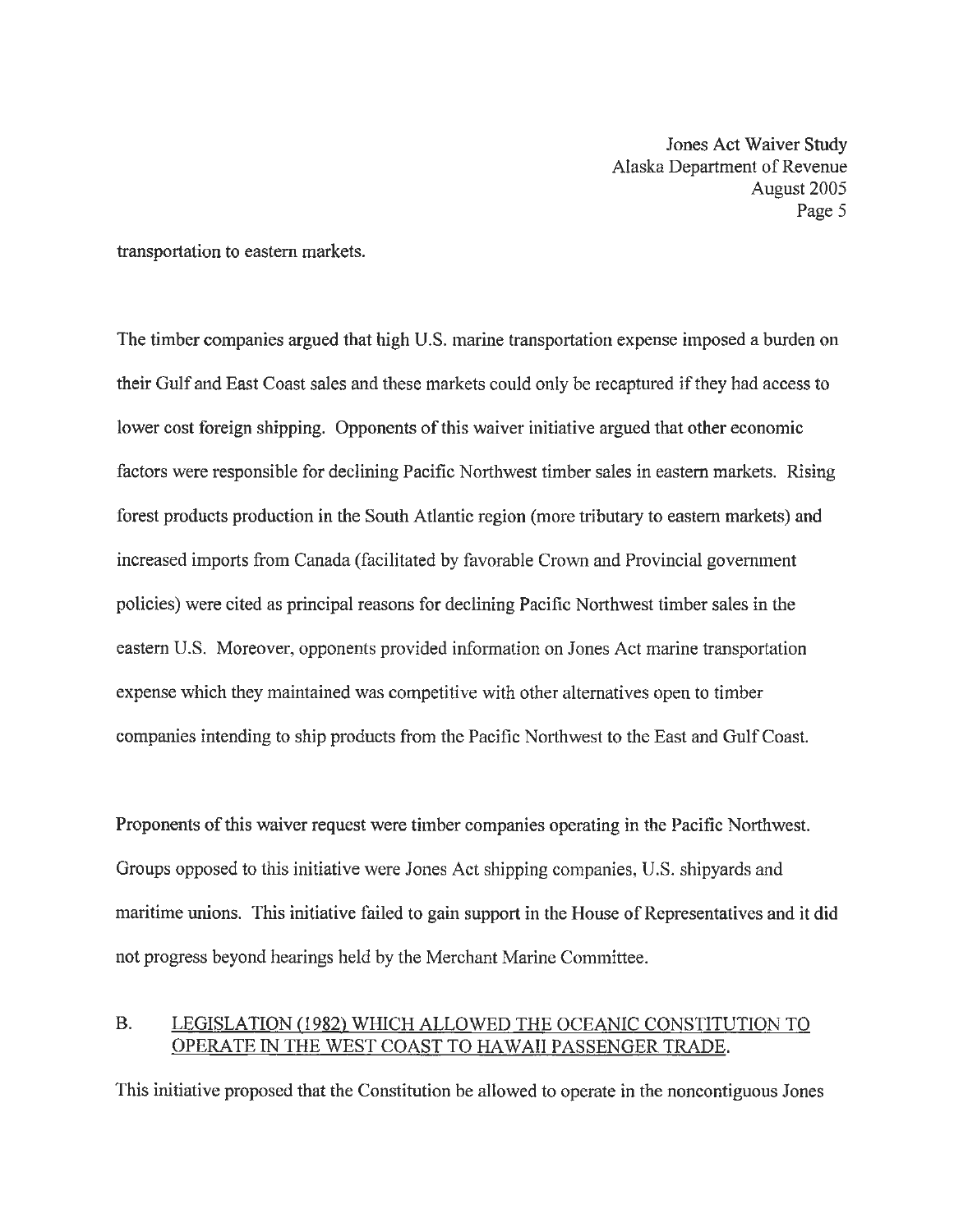Act passenger trade between the California and Hawaii. The Constitution was a large passenger liner built in U.S. during the early 1950s. The Constitution and Independence (sister ships) both operated in U.S. flag trans-Atlantic passenger service until the late 1960s when declining traffic and the elimination of federal operating subsidies forced them into retirement. These liners were sold to new owners who placed them under foreign registry and operated the ships in international passenger service during the 1970s.

Growing obsolescence of the Independence and Constitution during the late 1970s made them less attractive in foreign flag service as new passenger ships entered the international cruise trade. Concurrently, increased opportunities in the California to Hawaii cruise ship business and the high cost of U.S. liner construction created incentives to return the Constitution and Independence to Jones Act service.

However, federal maritime law precludes the return of U.S. built ships to Jones Act service after they have operated in foreign flag service. Groups who advocated the return of these liners to domestic service were the Maritime Unions, Hawaii's Congressional Delegation and the U.S. Maritime Administration.

Due to the large number of seagoing jobs involved in passenger ship operations, U.S. Maritime Unions were proactive in supporting legislation that would allow the Constitution and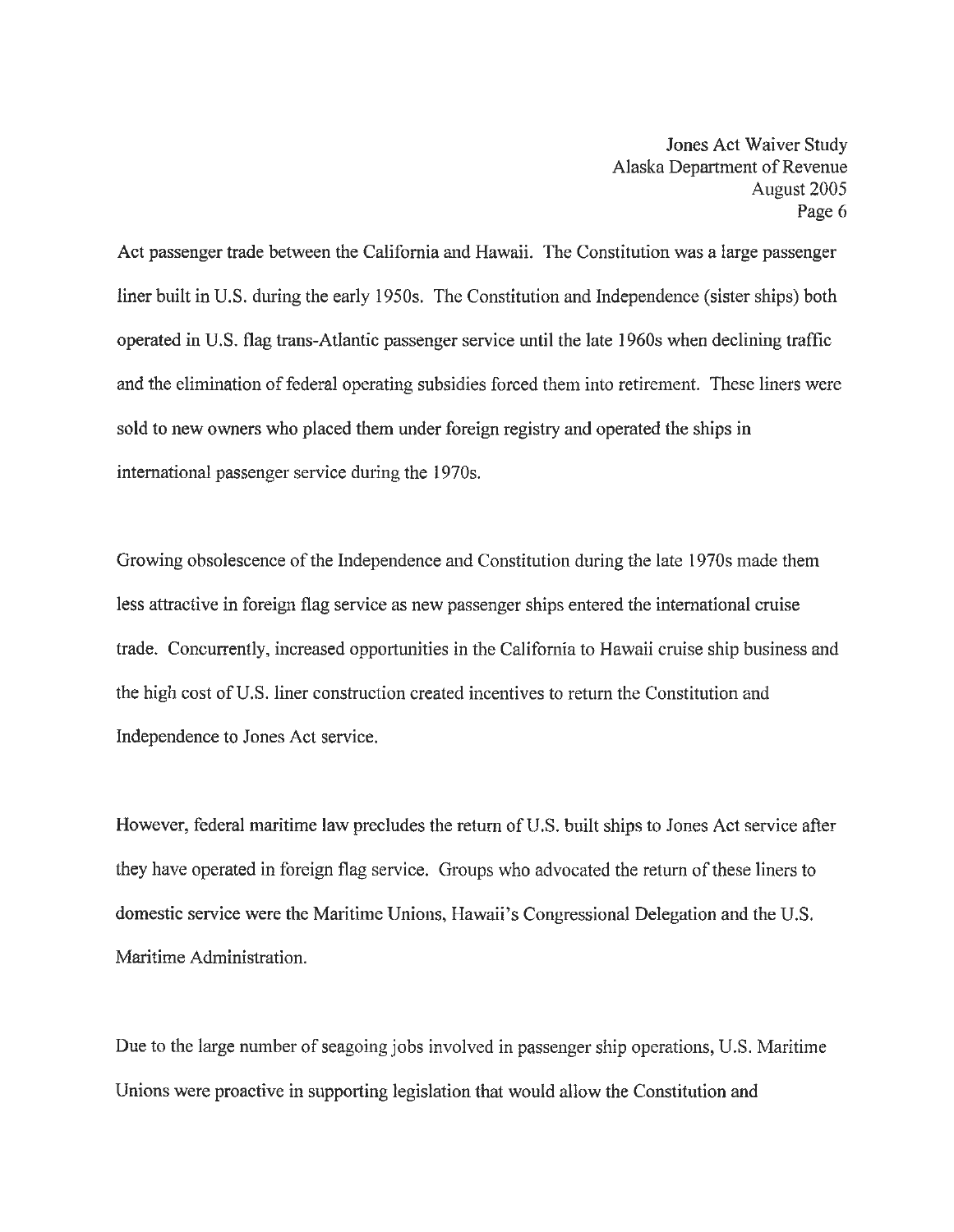Independence to return to Jones Act service. The only group opposed to this initiative was the shipbuilding lobby who was unable to block this initiative that was enacted into law as P.L. 97- 13 during 1982.

## C. ELIMINATION OF THE JONES ACT THIRD PROVISO FROM THE ALASKA STATEHOOD STATUTE1983-1984.

The Jones Act Third Proviso is a special exception that permits the use of foreign vessels and crews for the movement of"Lower 48" commerce through Canadian ports to U.S. ports provided the goods are transported over Canadian rail lines subject to joint tariffs filed with the Interstate Commerce Commission. When enacted (in 1920) its purpose was to facilitate the continuation of rail-ferry service in the Great Lakes region through Canada to the upper Middle West, New England and the Northeast. This provision of the Jones Act was not intended to apply to Alaska but it was incorporated in 1958 statehood legislation.

In 1983, the Burlington Northern Railroad, Alaska Railroad and Alaska Navigation proposed to charter two German built-Norwegian flag containerships and put them in service between Vancouver, British Columbia and Seward, Alaska. This action was permissible under the existing statute and it presented a serious threat to Tote's new roll on-roll off service between Seattle and Anchorage.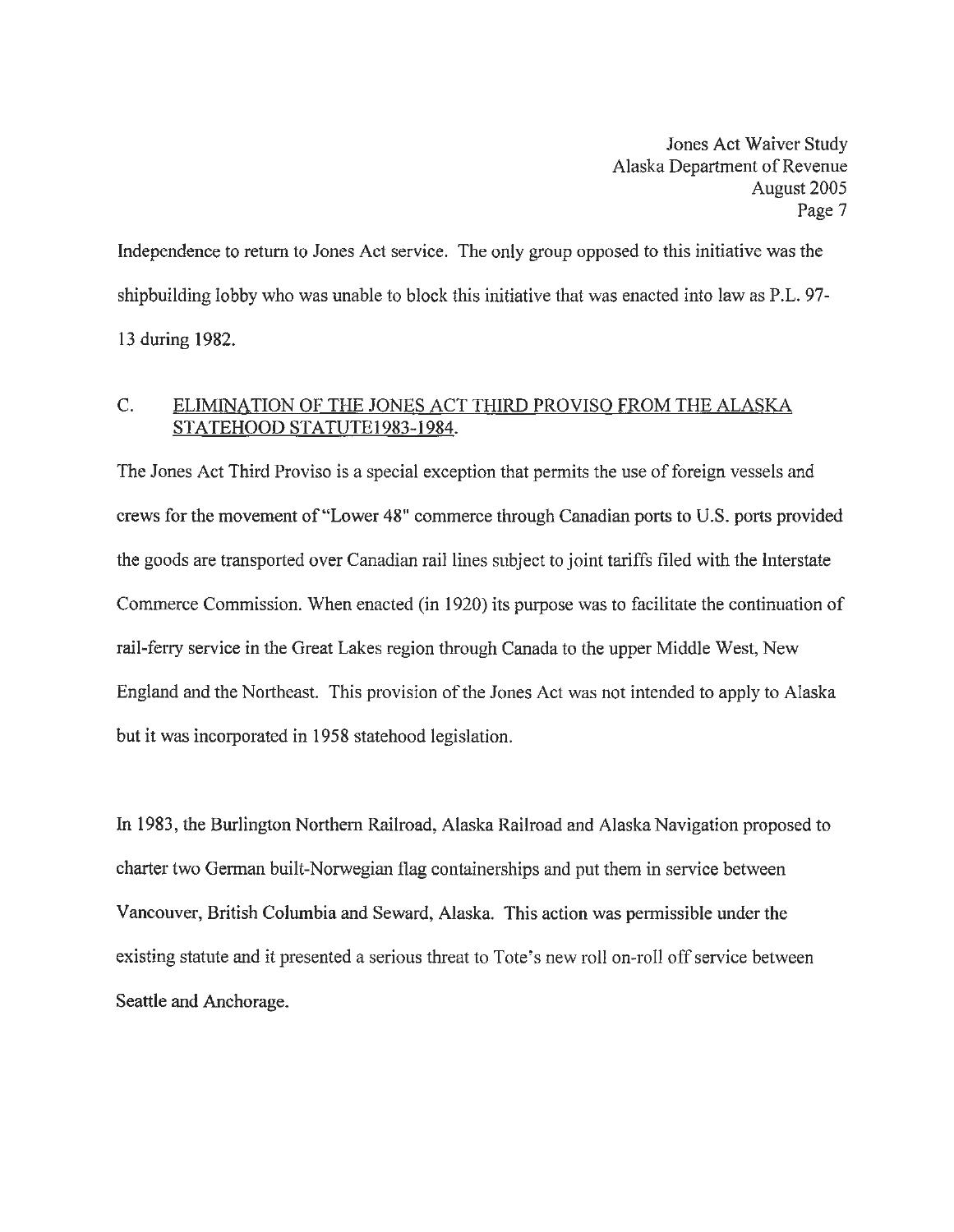At the same time the Alaska Statehood Commission formally raised objections to the Jones Act due to the high cost of U.S. shipping and the burdens it imposed on the State. The Statehood Commission issued reports that: (a) measured the additional cost of employing Jones Act Shipping in North Slope crude oil transportation and its negative impact on State oil revenues; and (b) identified the higher cost of cargos delivered to Alaska from the West Coast.

Preliminary efforts to change this provision in Alaska Statehood legislation were made by domestic shipyards, Jones Act shipping companies and the maritime unions. Their arguments centered on U.S. vessel investments already made to support Alaska, Alaska employment resulting from these investments and the fact that foreign shipping costs would not be materially below those already charged by Jones Act operators. These arguments proved to be effective and the entire Alaska Congressional Delegation (Stevens-Murkowski-Young) supported a legislative change which excluded Alaska from being able to use the Third Proviso to the Jones Act.

#### D. COAL LIGHTERING SERVICE IN HAMPTON ROADS. VIRGINIA 1983.

Due to shallow drafts at docks in Hampton Roads, Virginia coal exports on foreign flag vessels were hampered by the use of smaller bulk carriers in the international trade where the employment of large ships is preferred. To overcome this constraint, the Norfolk Southern Railroad (owner of the Hampton Roads marine terminal and coal export business) proposed that foreign lighters be employed to add cargo to large foreign flag coal carriers. Their plan was to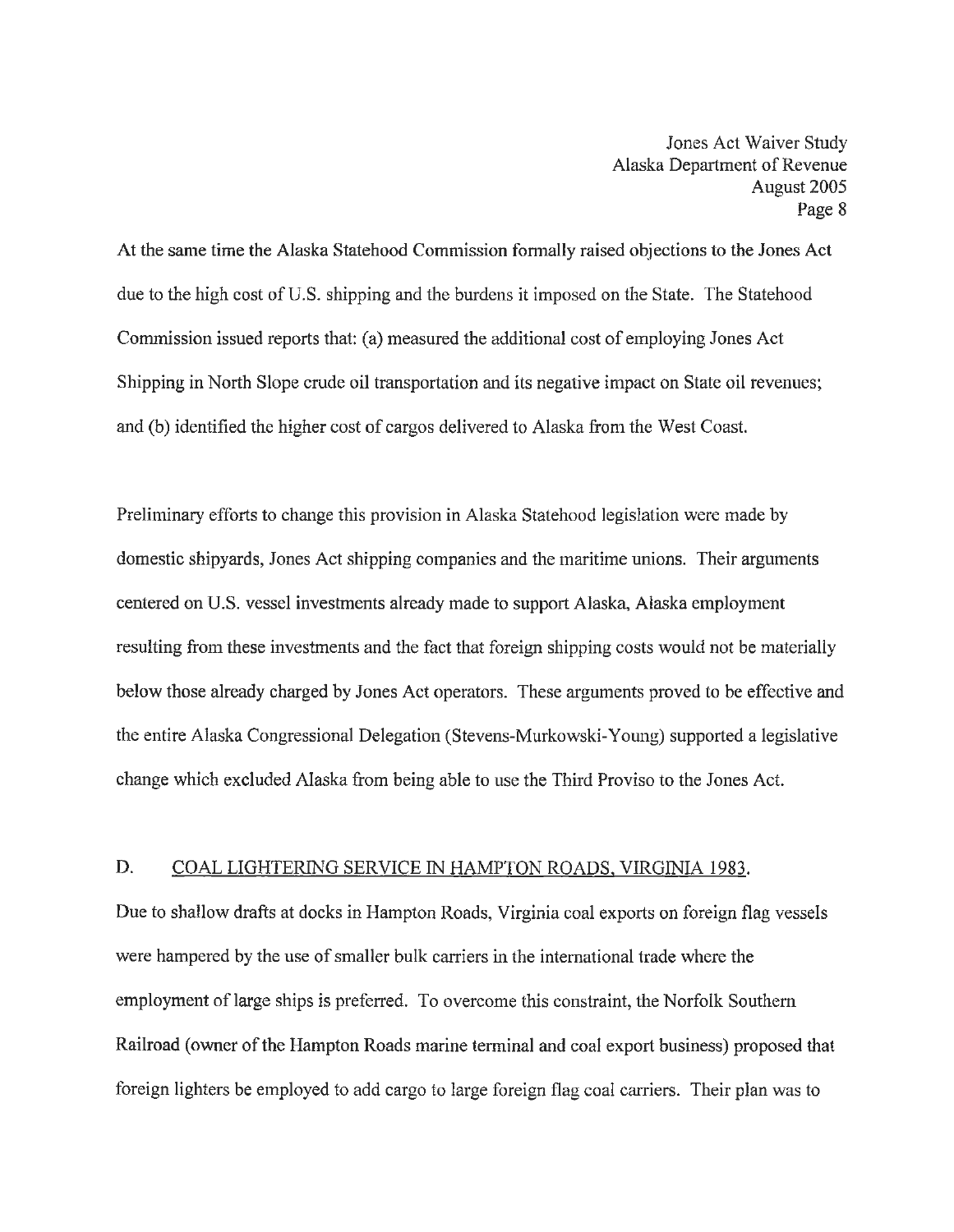firstly partially load large foreign carriers at the Hampton Roads Terminal and then move them to deeper water in Chesapeake Bay where they would receive additional cargos from foreign lightering vessels also loaded at the Hampton Roads Terminal.

Supporters of this project were the Norfolk Southern Railroad, Coastal Barge Company and Canadian Steamship lines. The initial effort was to secure an Administrative Waiver based on the rationale that increased coal exports would enhance U.S. energy security. In addition, proponents argued that since foreign lighters would be used in international commerce their employment would not violate Jones Act provisions. Their request for an Administrative Waiver was denied.

Supporters of the Hampton Roads coal lightering project then approached the House Merchant Marine Committee with proposed legislation. Hearings were held and opposition was expressed by shipbuilders, maritime unions, and the U.S. Maritime Administration who maintained that such lightering activities were subject to the Jones Act. This proposal failed to go beyond public hearings held by the House Merchant Marine Committee.

#### E. NORDIC LOUISIANA 1991-TEMPORARY USE OF FOREIGN BUILT SULFUR CARRIER IN CROSS-GULF SERVICE TO FLORIDA.

Sulfur Carriers, Inc. was a U.S. affiliate of Waterman Steamship Company who is a Jones Act operator. One of their vessels (Louisiana Brimstone) was employed transporting sulfur for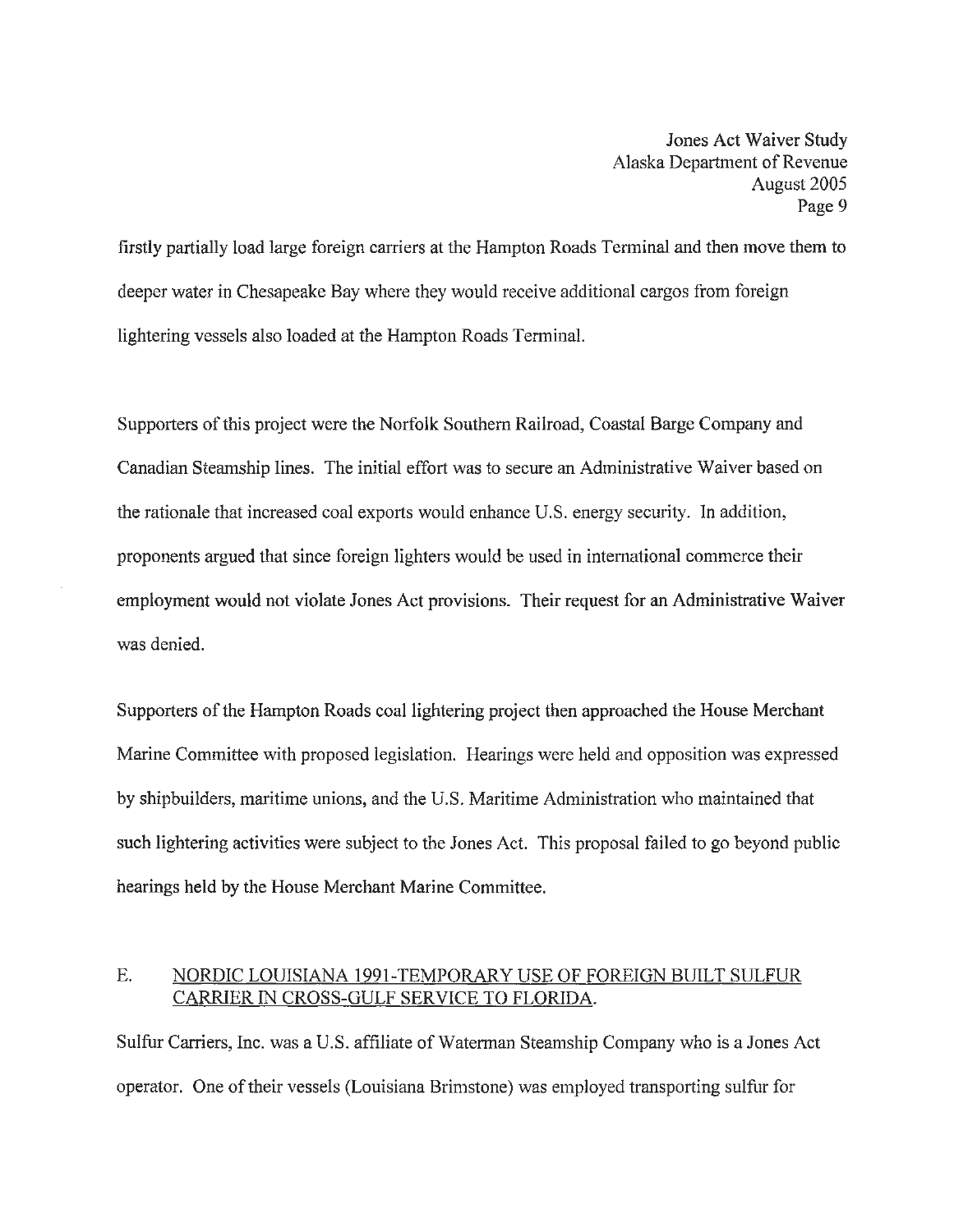Freeport McMoran between offshore Louisiana and Florida. During its employment, the Louisiana Brimstone was damaged beyond repair and Sulfur Carriers experienced an immediate need for replacement tonnage that was not available in the domestic fleet due to the specialized nature of vessels used to transport sulfur.

To cover their loss Freeport McMoran Resource Partners (the shipper) requested an Administrative Jones Act Waiver that was granted for six months. The Nordic Louisiana (British built) was allowed to operate temporarily in Louisiana to Florida service with the stipulation that the ship be put under American registry, operate with a U.S. crew and all repairs be done in domestic shipyards.

Needing a longer term transportation arrangement, Freeport McMoran then had legislation introduced that would allow them to operate the Nordic Louisiana in Jones Act service for up to four years. This legislation (P.L. 102-100) was approved with the condition that Freeport McMoran enter into a contract to build a replacement vessel in the U.S. nine months after enactment of this statute. Pursuant to this requirement the Sulfur Enterprise (21 ,649 DWT) was constructed at the McDermott Shipyard in Louisiana and put into operation in 1994. The Sulfur Enterprise is presently operated by Canal Barge Lines of New Orleans. Due to the specialized nature of this type of vessel and the absence of replacements in the domestic fleet, opposition to this legislative waiver was minimal. Moreover, groups normally opposed to waivers were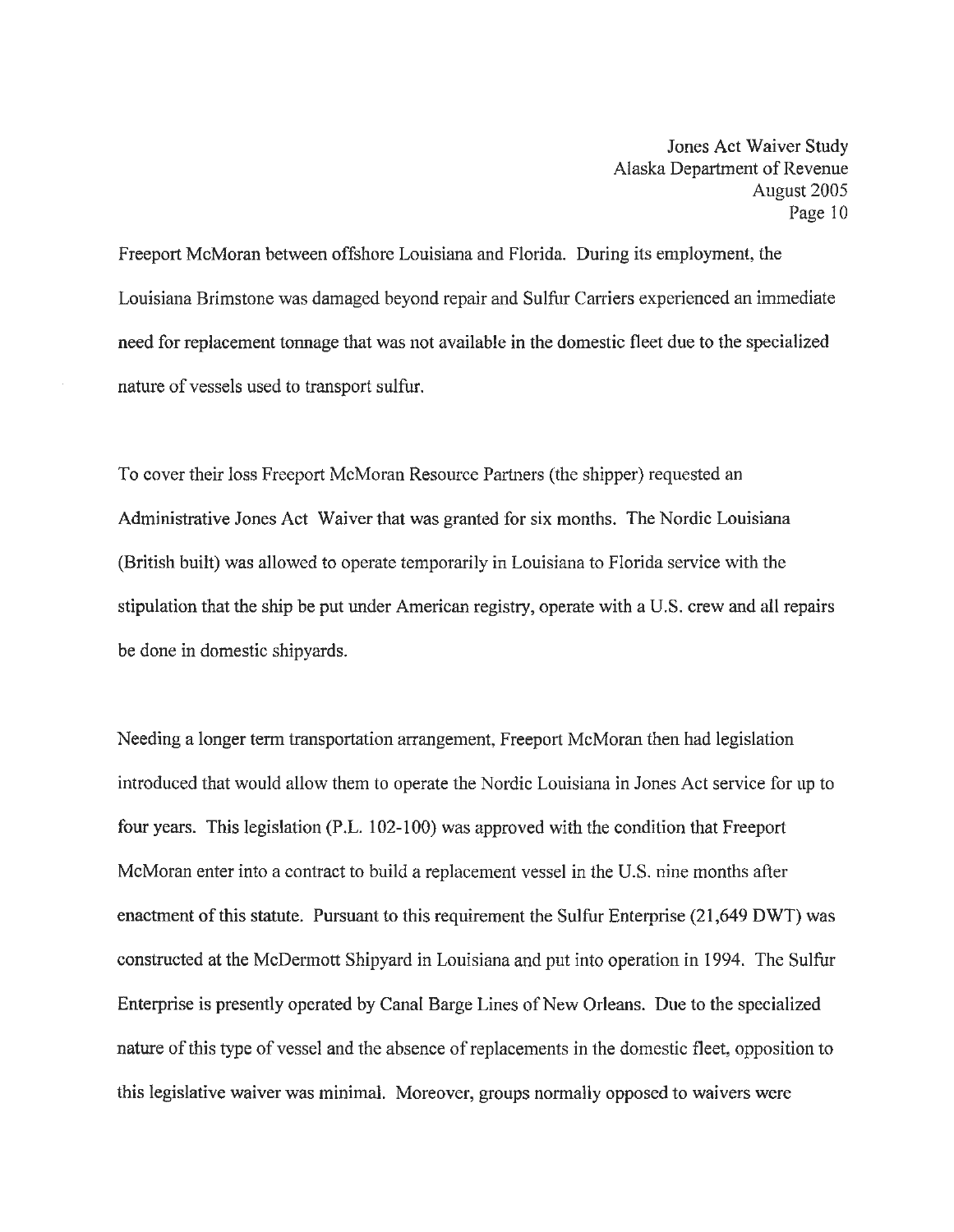satisfied with requirements that: (1) replacement construction occur in the U.S.; (2) all ship repairs be done in domestic yards; (3) U.S. crews be employed on temporary and replacement vessels; and (4) the Nordic Louisiana be withdrawn from the Jones Act fleet when the Sulfur Enterprise entered service.

#### F. HAWAIIAN CRUISE TRADE (1997) P.L. 105-56.

Due to inefficiencies and considerable expense associated with using forty year old passenger ships (the Constitution and Independence) in the Hawaii cruise trade, American Classic Voyages (vessel owner-operator) was instrumental in getting legislation inserted into the Department of Defense FY 1998 Appropriations Act that allowed the following actions.

- Permanent operation of one foreign built-U.S. flag cruise ship within the Hawaiian Islands.
- Eighteen months after enactment (with the foreign built-U.S. flag cruise ship employed in intra-Hawaii service) American Classic Voyages was required to enter into a binding contract to build two large cruise ships in the United States.
- The first U.S. built cruise ship was to be delivered no later than January 2005 and the second U.S. built cruise ship delivered no later than January 2008.

U.S. marine interests supported this legislation due to shipyard work (at Pascagoula, Mississippi) that would result from it and additional seagoing jobs attendant to the introduction of three modem passenger liners to the Jones Act fleet. The Pascagoula yard was awarded contracts to construct two cruise ships for \$1.4 billion and the Maritime Administration provided federal loan guarantees of\$1.1 billion that were needed to underwrite vessel construction. American Classic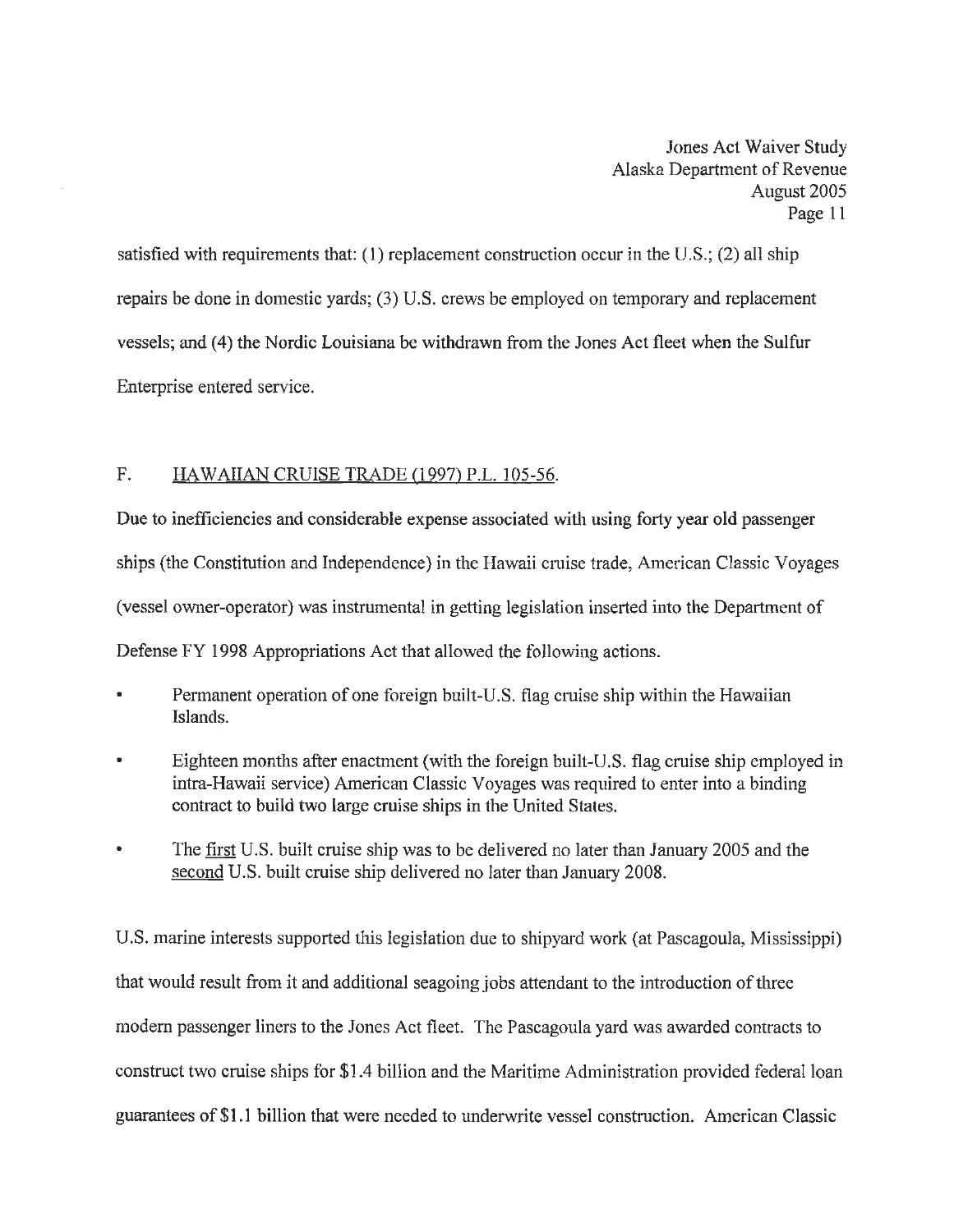Voyages was thinly capitalized and unable to make progress payments on these passenger ships while they were under construction, which established the need for federal loan guarantees (Title XI) issued by the Maritime Administration.

## G. TEMPORARY USE OF FOREIGN BUILT TANKERS IN JONES ACT SERVICE CAUSED BY DELAYED VESSEL DELIVERY FROM DOMESTIC SHIPYARDS (2003) SECTION 214 OF P.L. 107-295.

This statute resulted from Exxon Mobil's abortive interest in building replacement crude ships for their Alaska fleet. Due to considerable delays experienced by Conoco Phillips and British Petroleum with deliveries of double hull tankers from Avondale (Millennium Class-COP) and Nassco (Alaska Class-BP) Exxon Mobil wanted to minimize their exposure to tonnage shortfalls that could result from late shipyard deliveries. Being confronted with impending statutory retirements on their single hull tankers, EOM needed assurance that late shipyard deliveries of replacement vessels could be covered by SeaRiver's temporary use of foreign built ships in the Alaska crude oil trade. EOM's concern was based on: (1) Avondale Shipyard being three years behind schedule in delivering five Millennium Class tankers to Conoco Phillips; and (2) National Steel and Shipbuilding being two years behind schedule in delivering four Alaska Class tankers to British Petroleum.

Edison Chouest was attempting to secure Exxon Mobil's newbuilding orders for the Alaska crude oil trade. This company is a major constructor of oil production platforms and service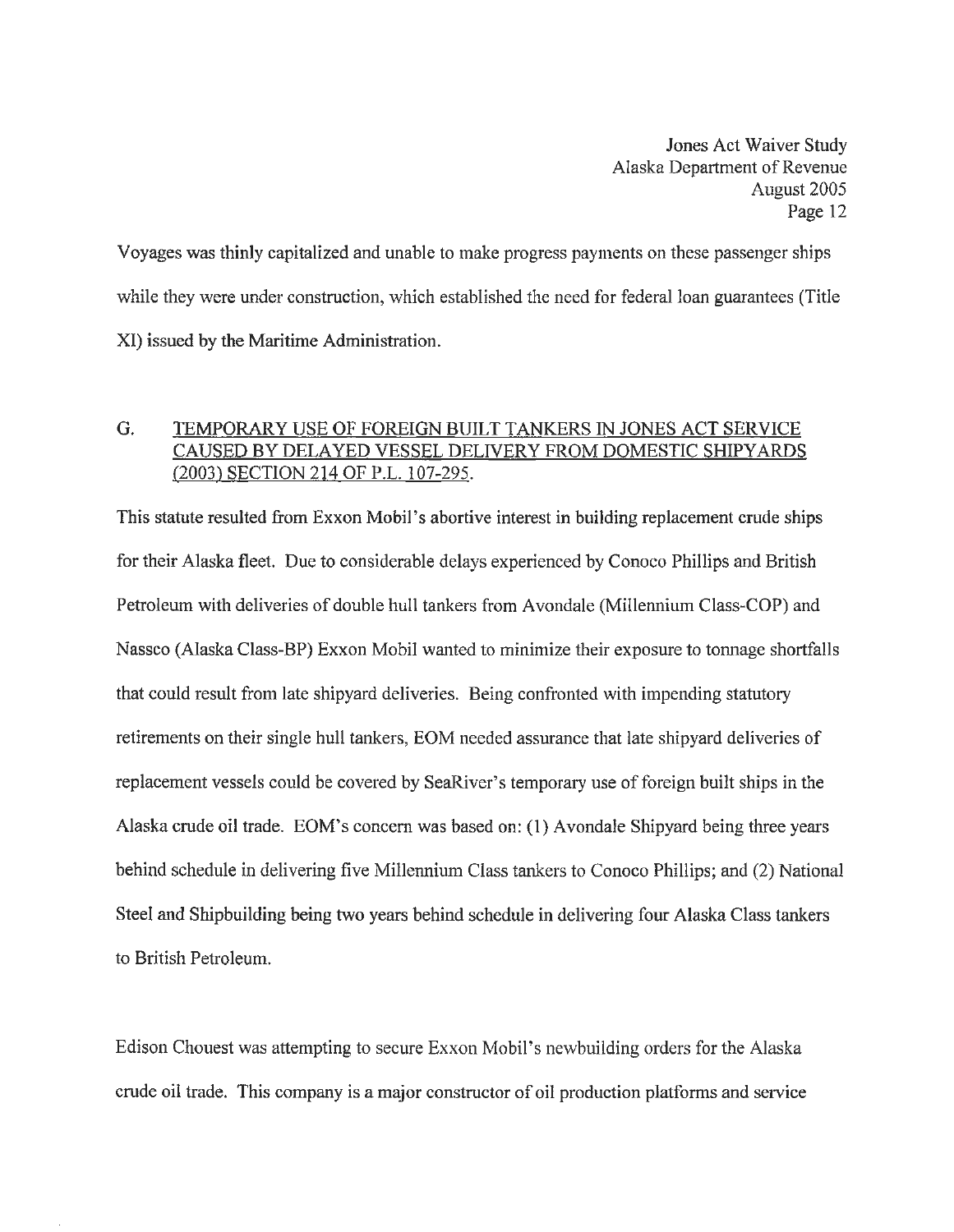boats used in the offshore Gulf of Mexico. Edison Chouest is a privately held company sited in Louisiana that has considerable political influence at the state and federal level. In anticipation of getting the EOM business (and to demonstrate their capabilities) Edison Chouest had legislation introduced and enacted which authorized the Secretary of Transportation to grant Jones Act Waivers for the employment of foreign tankers when newbuilds are delayed due to unforeseen developments in domestic shipyards building the replacement vessels. Provisions of this statute are summarized below.

General - the Transportation Secretary may issue documentation certificates with appropriate endorsement for the employment in coastwise service of a self-propelled tankship not built in the United States under conditions listed below.

#### Waiver Requirements.

- The person requesting the waiver is party to a binding legal contract (executed 24 months after enactment of this statute) with a American shipyard involving domestic construction of a petroleum product or crude oil tanker.
- The Secretary determines both parties are making a serious effort to construct the tankship in a timely manner.
- The tankship under construction is not available for use on the stipulated delivery date due to unforeseen developments and alternate trade qualified vessels are not available in the Jones Act fleet for hire.
- The Secretary concludes (through public hearings) that no suitable trade qualified Jones Act vessels are available to the company requesting the waiver.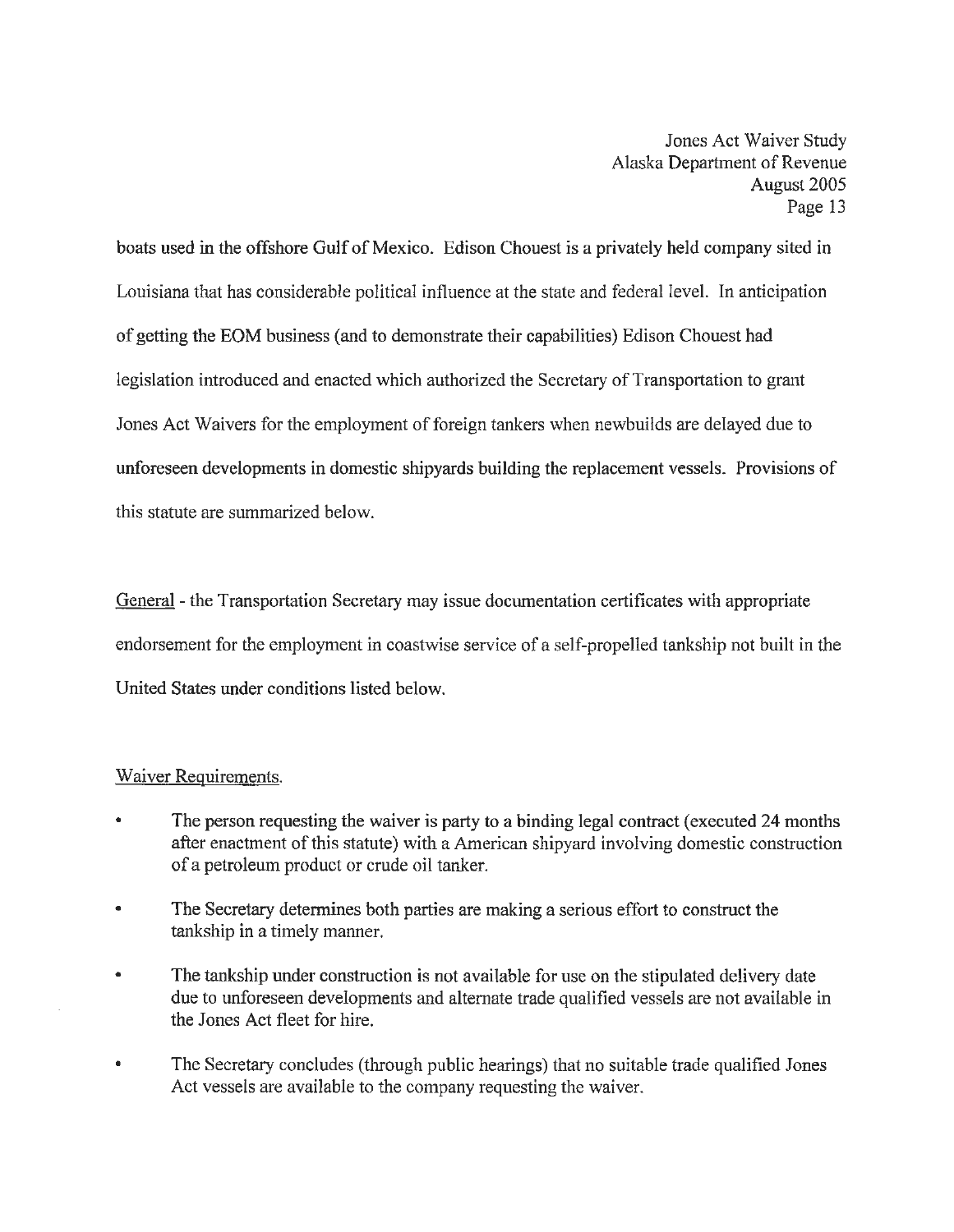#### Waiver Conditions.

- The waiver must be granted for a vessel with capacity similar to the tankship under construction.
- Waivers must be for no more than 48 months.
- The Secretary may grant waivers for no more than three foreign built tankships.
- Waivers will terminate 60 days after the newbuildings are completed and delivered to the shipping company.

## H. FOREIGN BUILT LAUNCH VESSELS USED TO TRANSPORT OFFSHORE OIL PRODUCTION PLATFORM JACKETS FROM TEXAS-LOUISIANA PORTS TO OCS GULF OF MEXICO DRILL SITES (2003) P.L. 107-295.

Transportation between U.S. ports and oil drilling rigs sited in the Outer Continental Shefl is subject to the Jones Act and vessels employed in this business must be trade qualified. British Petroleum was developing deep-water fields in the Gulf of Mexico (Atlantis-Thunderhorse-Holstein-Mad Dog-Murphy-Medusa-Dominion-Devil's Tower) and confronted with shortages in vessels needed to transport production platform components to drill sties. To resolve this limitation BP was allowed to (through a legislative waiver) employ five large foreign built supply boats in the construction of these deep-water production platforms. However, foreign vessels could only be used if Jones Act qualified vessels were unavailable.

### I. PASSENGER VESSEL SERVICES ACT (2005) P.L. 108-7.

The Passenger Vessel Services Act was an outgrowth of the failed American Classic Voyages-Pascagoula Shipyard project discussed in Section F above. Major cost overruns were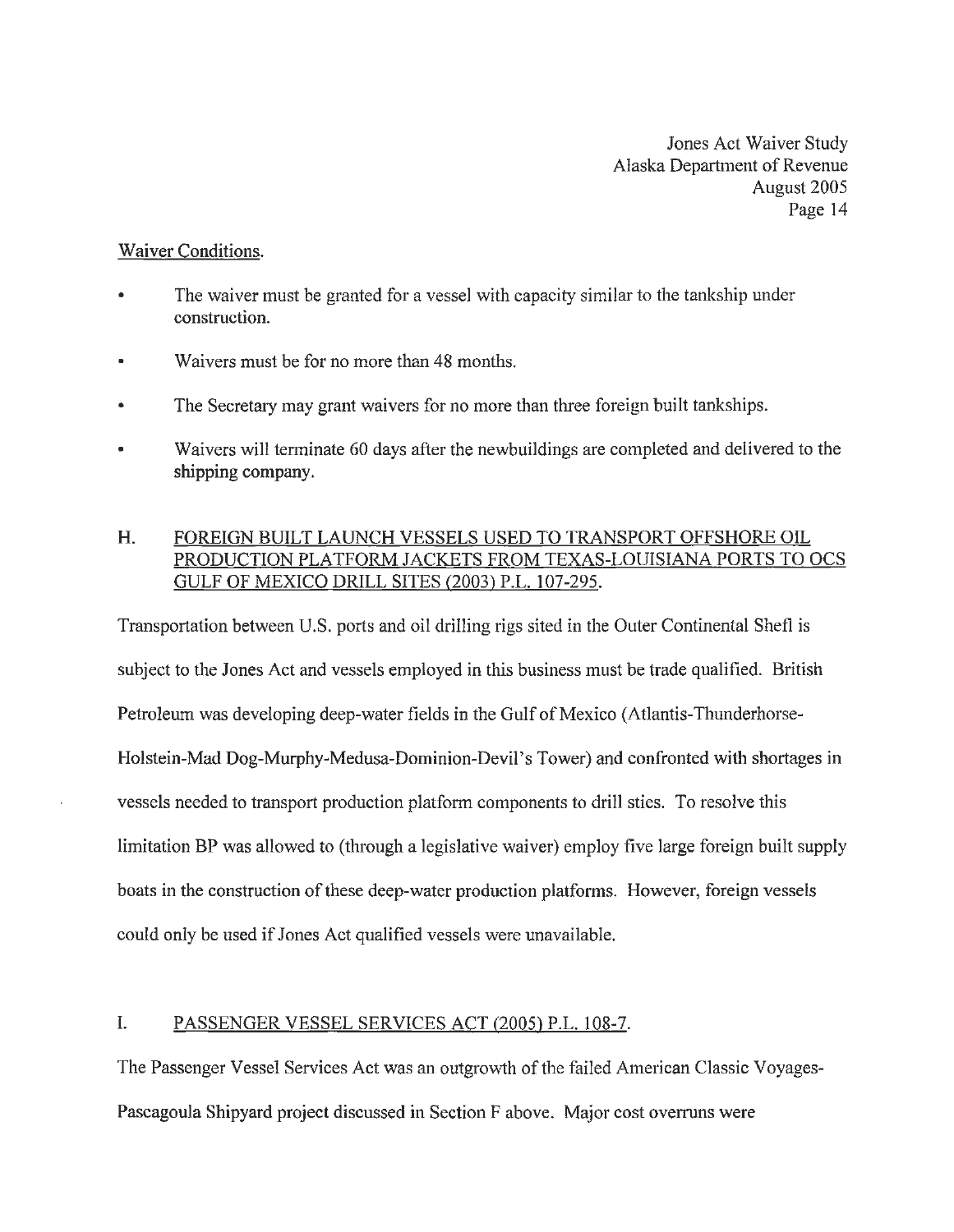experienced while building the two ACV passenger liners and construction delays escalated without any assurance these vessels would or could be completed. Moreover, these vessels were being built under a fixed price contact and total shipyard losses could not be determined. At the same time, Litton Industries (owner of the Pascagoula Shipyard) was acquired by Northrup Grumman who was unfamiliar with the extent of growing shipbuilding losses. The upshot was that the Pascagoula Shipyard halted work on the two ACV passenger liners in order to stop mounting financial losses being incurred on this project.

During this period, American Classic Voyages was forced into bankruptcy and ownership of the unfinished passenger ships (by default) was transferred to the Maritime Administration who had issued federal loan guarantees that were necessary to underwrite their construction. ACV argued their bankruptcy was caused by an tmforeseen decline in cruise ship business that occurred after the 11 September 2001 World Trade Center disaster. Shortly thereafter the Maritime Administration declared the ACV-Pascagoula passenger project a total loss and absorbed a \$1 billion write-off in Title 11 loan defaults.

From the wreckage of the ACV-Pascagoula project the Hawaiian cruise ship program was reborn new with participants. Under the Passenger Vessel Services Act (PVSA) Norwegian Cruise Lines was brought into the program with the following provisions.

Three ships would be employed in the inter-island Hawaiian cruise market.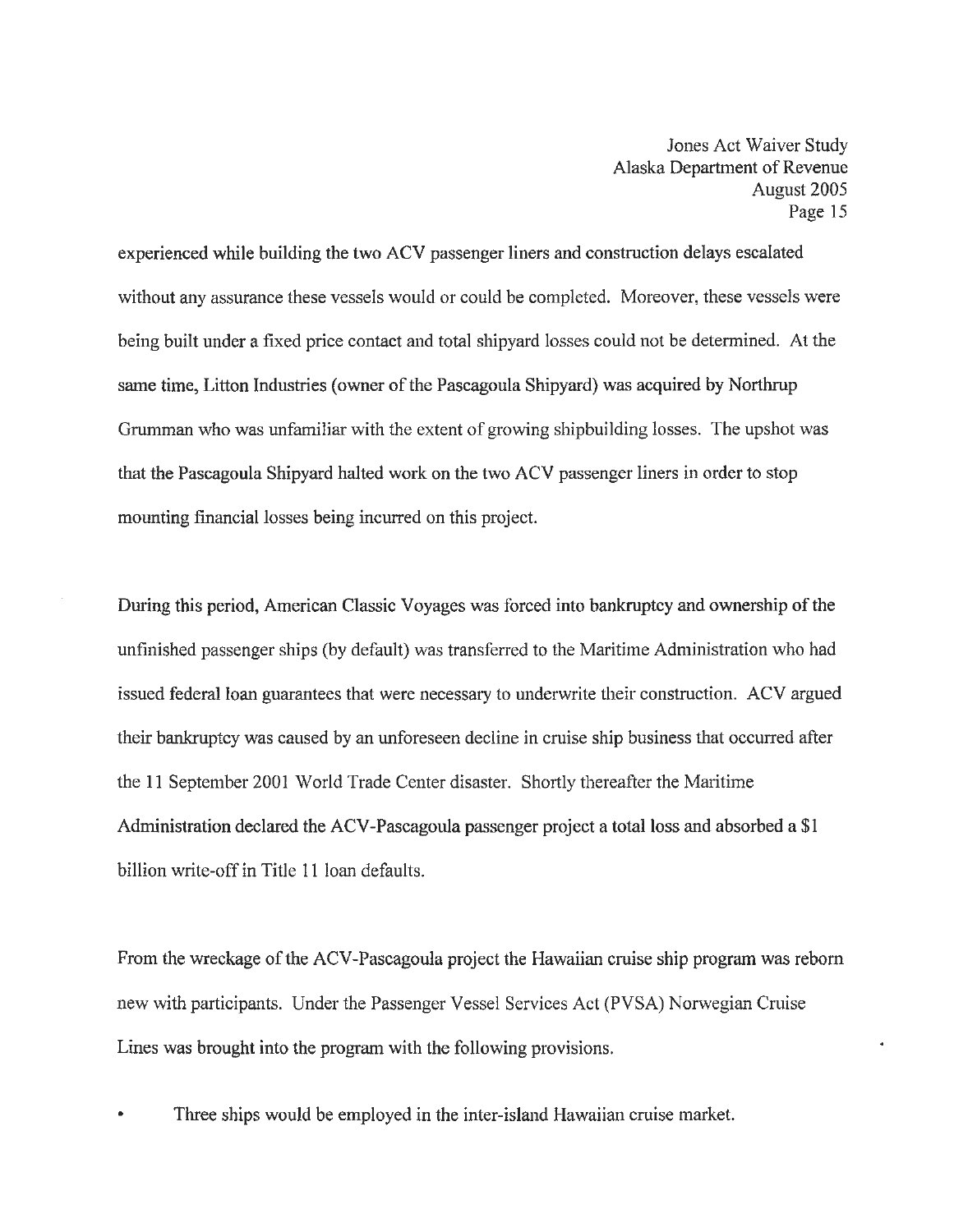- One of these ships would be foreign built (Germany) and operate under the U.S. flag with an American crew.
- Two of the ships would be American built. The American built ships were those partially constructed at Pascagoula that were purchased by Norwegian Cruise Lines. NCL paid \$29 million for the two hulls that were towed to Europe and completed at a German shipyard.
- The U.S.-Gerrnan built passenger vessels operate under U.S. registry with American crews.

Support for PVSA came from the Maritime Unions, Hawaii's Congressional Delegation and most especially from Senator Inouye who played a decisive role in its enactment. Opposition from the shipbuilders was ineffective due to the poor performance by the Pascagoula Shipyard on this project. The postmortem was that U.S. yards were incapable of building large oceangoing passenger liners due to the lack of a skilled labor force and the absence of allied domestic industry infrastructure needed to construct such vessels.

#### J. PACRIM COAL-CHUITNA PROJECT 2002-2005.

For several years, Petro-Hunt has lobbied Congressman Don Young (Chairman of the House Committee on Transportation and Infrastructure) to introduce a legislative Jones Act waiver for foreign built colliers that would be employed under U.S. registry to transport coal from Alaska to markets in the lower 48 states. Petro-Hunt proposes to develop the Chuitna Coal reserves in Cook Inlet and to sell this low sulfur fuel to electric power plants located on the West Coast, Gulf Coast and East Coast. Due to lengthy voyages associated with these shipments marine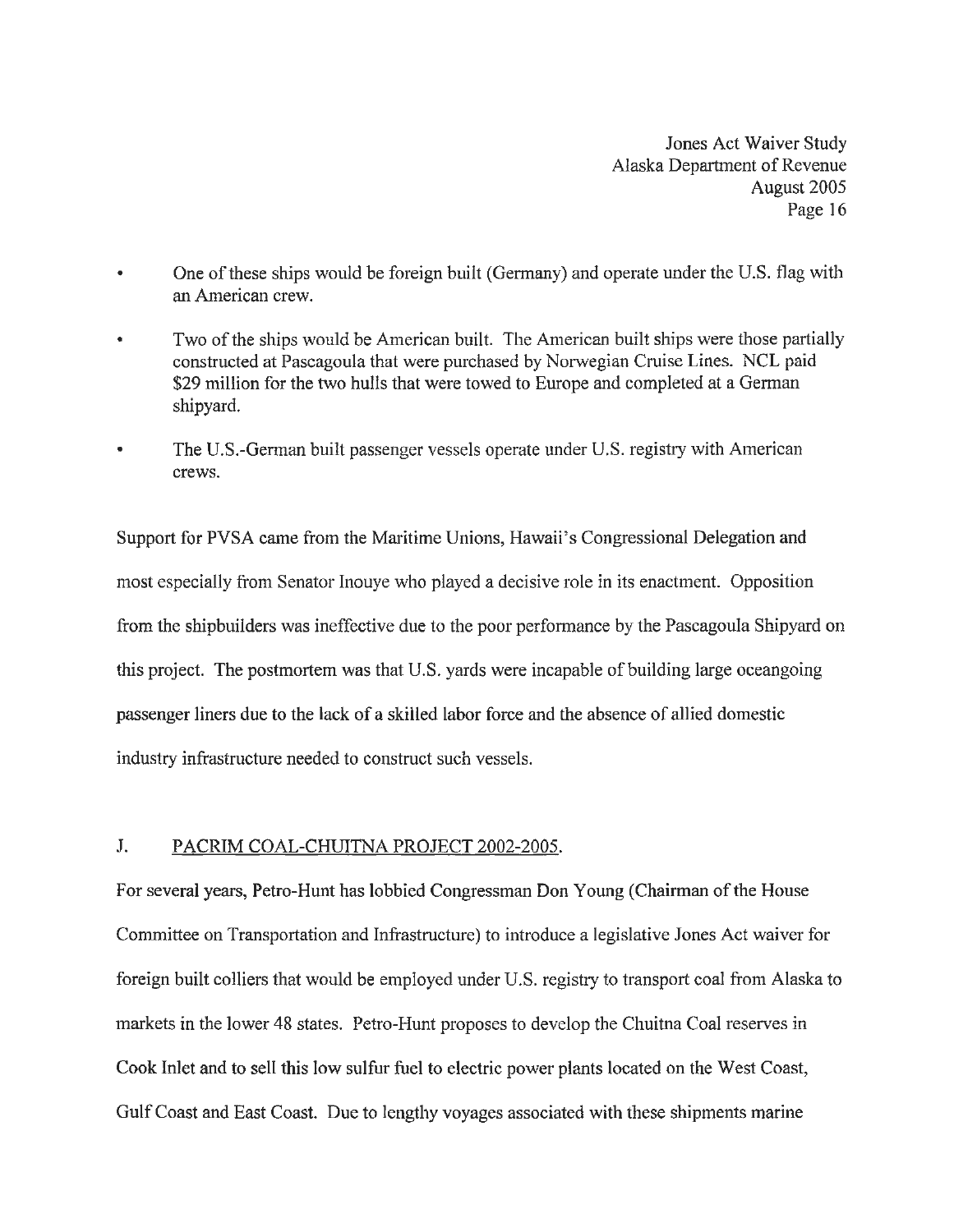transportation is a major expense item which has a decisive impact on program economics and project feasibility.

As planned the Chuitna project would produce 3-5 million tons of low sulfur coal each year and employ up to eight U.S. flag Panamax (75,000 DWT) Class colliers. There are no suitable oceangoing coal carriers in the Jones Act fleet and colliers would have to be built in domestic shipyards to cover this requirement at an approximate cost of \$900 million. However, there are numerous modern bulk carriers in the foreign fleet that could be acquired for a third of the U.S. newbuilding cost.

Citing benefits from the Chuitna project that would accrue to U.S. maritime employment and the State of Alaska, Petro-Hunt requested Congressman Young to: (1) introduce legislation that would permit foreign built colliers to operate in the coastwise coal trade from Alaska under U.S. registry; and (2) bold hearings on their proposal in the House Committee on Transportation and Infrastructure. Thus far, the maritime unions (American Maritime Officers and Seafarers International) have been party to these discussions and presumably would be expected to support this initiative when it becomes part of Young's legislative agenda. The Petro-Hunt project has been under discussion for more than four years and its economics are marginal which explains why this initiative has not surfaced as a formal legislative proposal.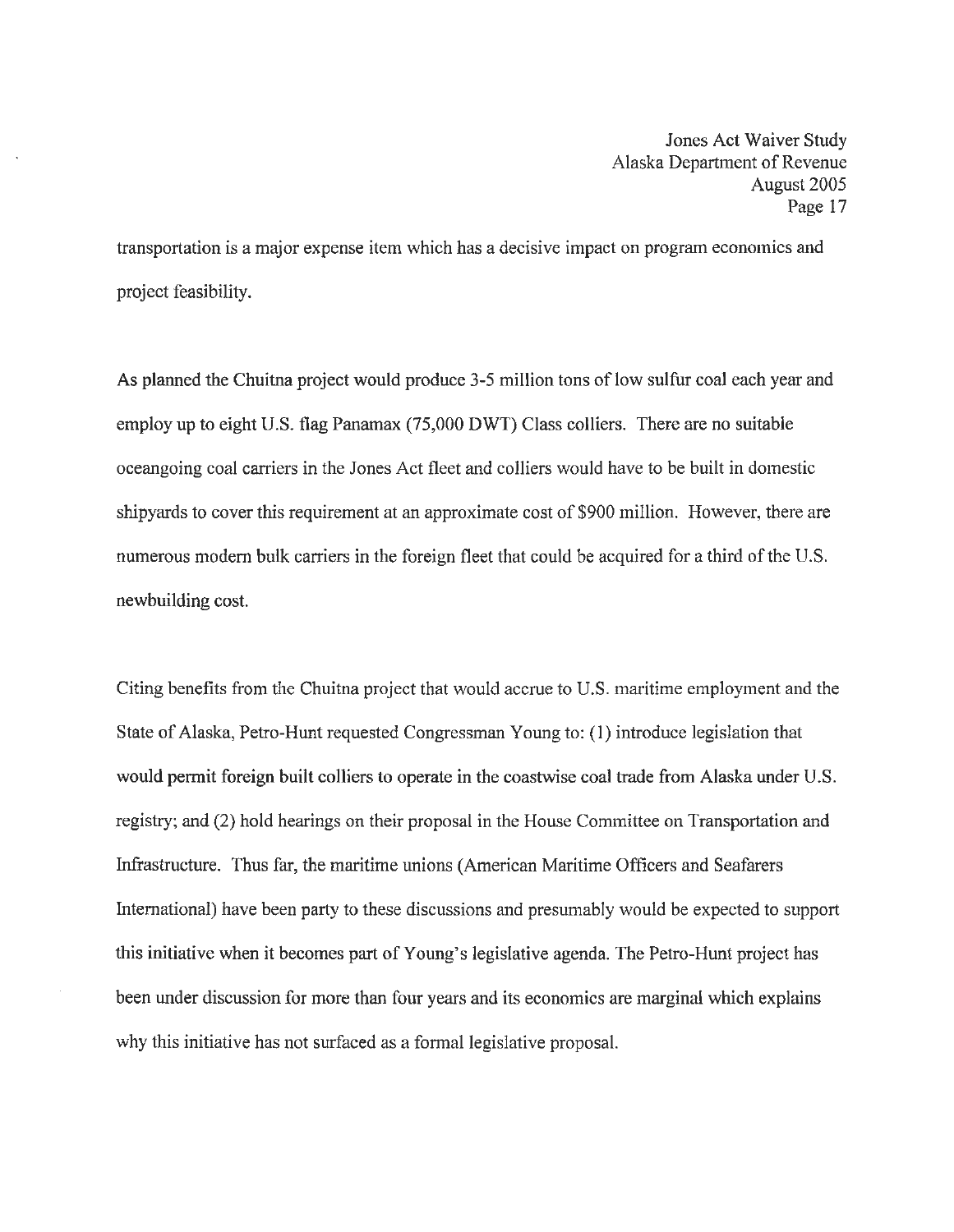#### K. GENERAL AGREEMENT ON TARIFFS AND TRADE (GATT) AND WORLD TRADE ORGANIZATION (WTO) REQUIREMENTS 1996-1998.

International trade agreements entered into by the United States and approved by Congress also influence what can be done with Jones Act vessel waivers involving foreign built ships. In December 1994, the U.S. Trade Representative notified the GATT Secretary General that existing U.S. maritime legislation grandfathered under the agreement would include:

- The Jones Act.
- Passenger Vessel Act.
- Dredging.
- Towing.
- Fishery endorsements for Vessels.

Under this Grandfather Agreement, U.S. build requirements for the coastwise and protected trades cannot be made more restrictive. Liberalizing amendments to U.S. cabotage laws are permitted but more restrictive amendments are prohibited. Furthermore, U.S. cabotage laws grandfathered under this GATT /WTO agreement would lose their status if they were changed in a way that decreases their conformity with GATT principles.

Pursuant to this GATT/WTO stipulation is the status of temporary waivers ( $e.g.$  Nordic</u> Louisiana-Section E) granted to foreign built ships that allows them to operate in the Jones Act coastwise trade under U.S. registry until replacement tonnage is built in domestic shipyards. The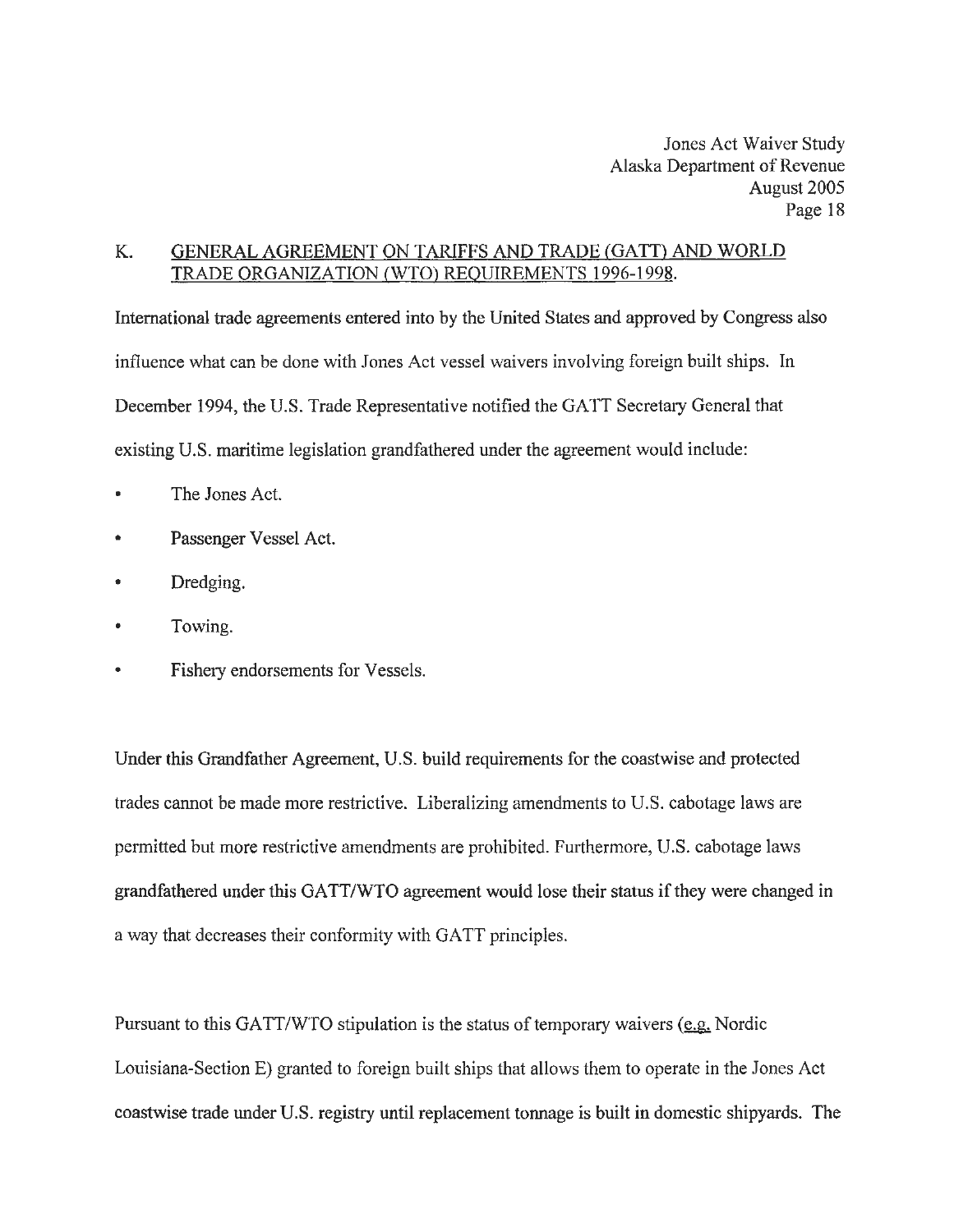GATT/WTO agreement considers this type of legislation more restrictive and it is not permitted. Therefore, foreign built ships allowed into the Jones Act trade and operated in the domestic fleet could not be removed. We believe the GATT/WTO agreement makes the enactment of Jones Act waivers more difficult to accomplish because it precludes compromise actions with domestic shipyards whose cooperation (based on the construction of replacement tonnage in U.S. yards) is needed to get such legislation approved.

#### L. CONCLUSIONS.

Over the last 25 years, four elements have been present in successful Jones Act legislative waiver initiatives. First, the trade in which the vessel is to be employed had sound economic fundamentals and the support of shippers who would use the vessel. Second, all of the major maritime unions endorsed the waiver. Third, proactive political backing is necessary from members of Congress whose constituents benefit from the waiver being proposed. Fourth, the domestic shipbuilding industry must support or not be actively opposed to the waiver. Shipbuilding support is based on the construction of replacement tonnage when temporary waivers are granted.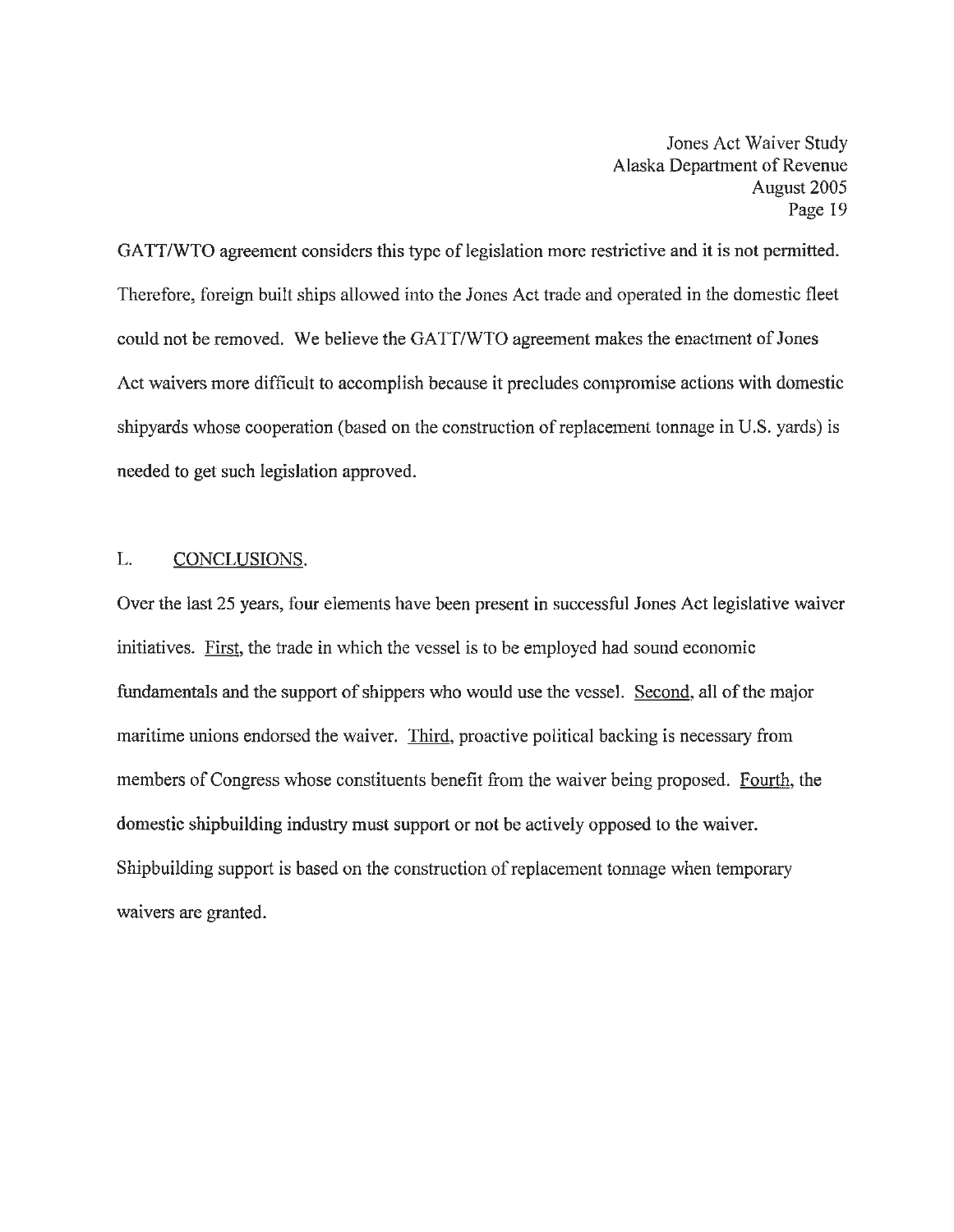#### CHAPTER III

#### USE OF FOREIGN BUILT LIQUEFIED NATURAL GAS (LNG) TANKERS TO TRANSPORT ALASKA NORTH SLOPE GAS TO BAJA. CALIFORNIA.

Information on Sempra Energy's effort (held during March-April-May 2005) to secure Jones Act waivers for LNG tankers came from participants engaged in the process with whom we have business relationships. First, is National Steel and Shipbuilding (Nassco) who wants to build LNG tankers for the Alaska trade. Nassco recently built two roll on-roll off ships for Saltchuk and their yard is owned by General Dynamics who built ten LNG tankers in the United States during 1977-1980. Second, is the Seafarers International Union (SIU) which is the most influential maritime union in the country. SIU attended Sempra Energy's meetings during their initial effort to secure Jones Act waivers. Third, is the American Shipbuilding Association (ASA) who represents the largest private yards. In addition to supporting large Navy shipbuilding budgets ASA is charged with preserving the U.S. build provision in the Jones Act. Particulars of groups involved in the LNG waiver initiative are discussed below.

#### A. GROUPS INVOLVED IN THE WAIVER INITIATIVE.

The motivation of some parties involved in the LNG waiver process was influenced by global considerations which transcended the parochial issues at issue. Groups involved in the process were: (1) shipbuilders; (2) North Slope producers; (3) maritime unions; (4) Sempra Energy; and (5) the federal government and State of Alaska.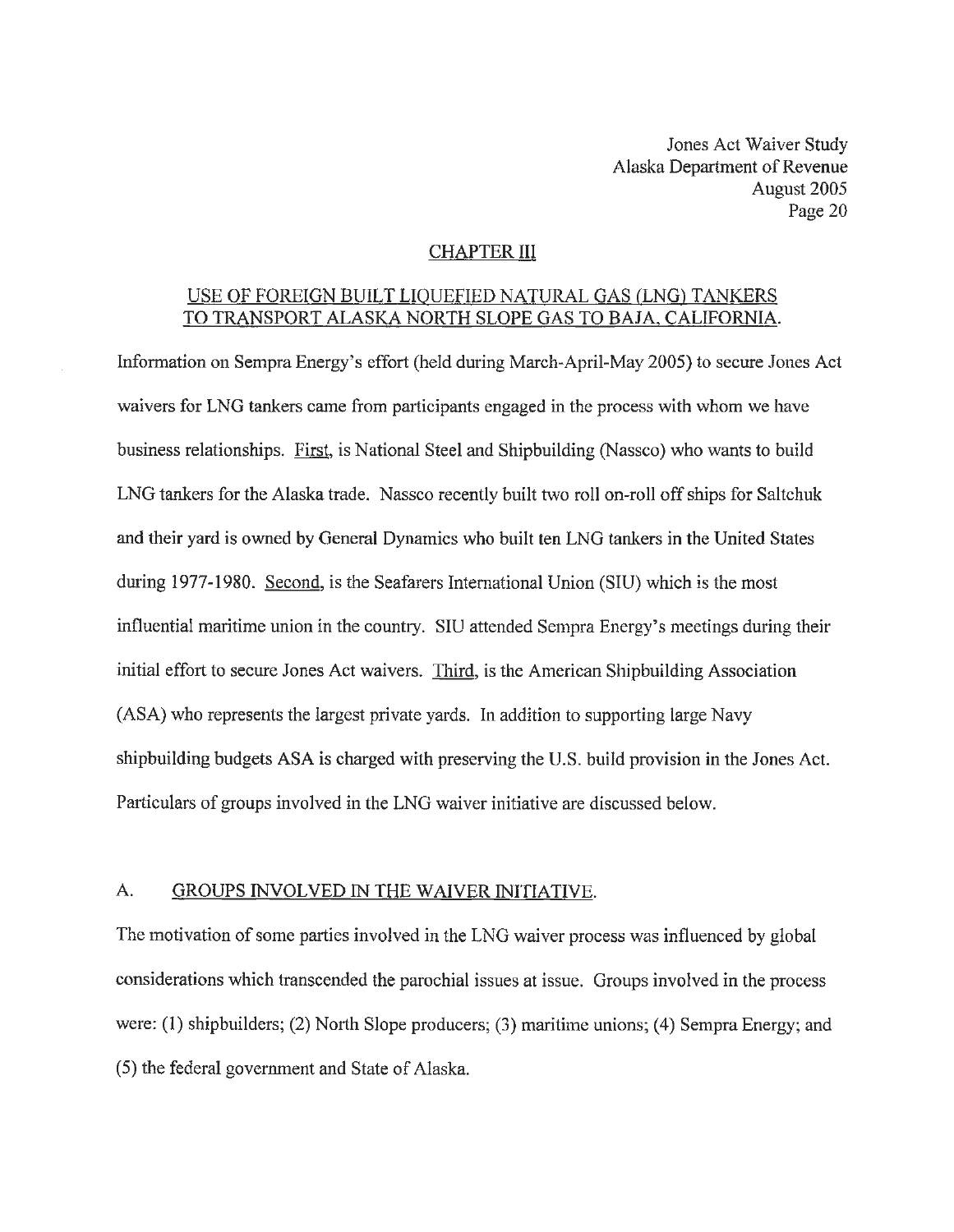1. U.S. Shipbuilding Industry. Due to rising warship costs and constraints imposed on Navy shipbuilding budgets fewer warships and auxiliary vessels will be built in the future. This development caused large shipbuilders to become more reliant on commercial newbuilding orders that are needed to maintain yard employment and keep overhead expenses affordable for all customers including the Navy. The industry's increased reliance on commercial construction is supported by Congress and the Department of Defense as a way to maintain shipbuilding capacity which is needed to support national security programs. All of the major shipyards are owned by defense companies (General Dynamics and Northrup Grumman) who have influence in Washington. Based on these circumstances, the shipbuilding and defense industries will oppose efforts made to secure legislative Jones Act waivers for foreign built LNG tankers.

2. North Slope Producing Companies. The principal North Slope producers are also major participants in liquefied natural projects being developed in the Middle East-Africa-Asia. These companies (BP-COP-Exxon) plan to market their foreign LNG cargos in all of the industrialized countries including the United States. Presently, BP and Shell have contracts to supply Sempra's Baja LNG terminal with half of its requirements with their cargos coming from Indonesia and Sakhalin Island. Offshore gas development-liquefaction programs are well underway, LNG tankers ordered, receiving terminals built and sales contracts negotiated with end-users.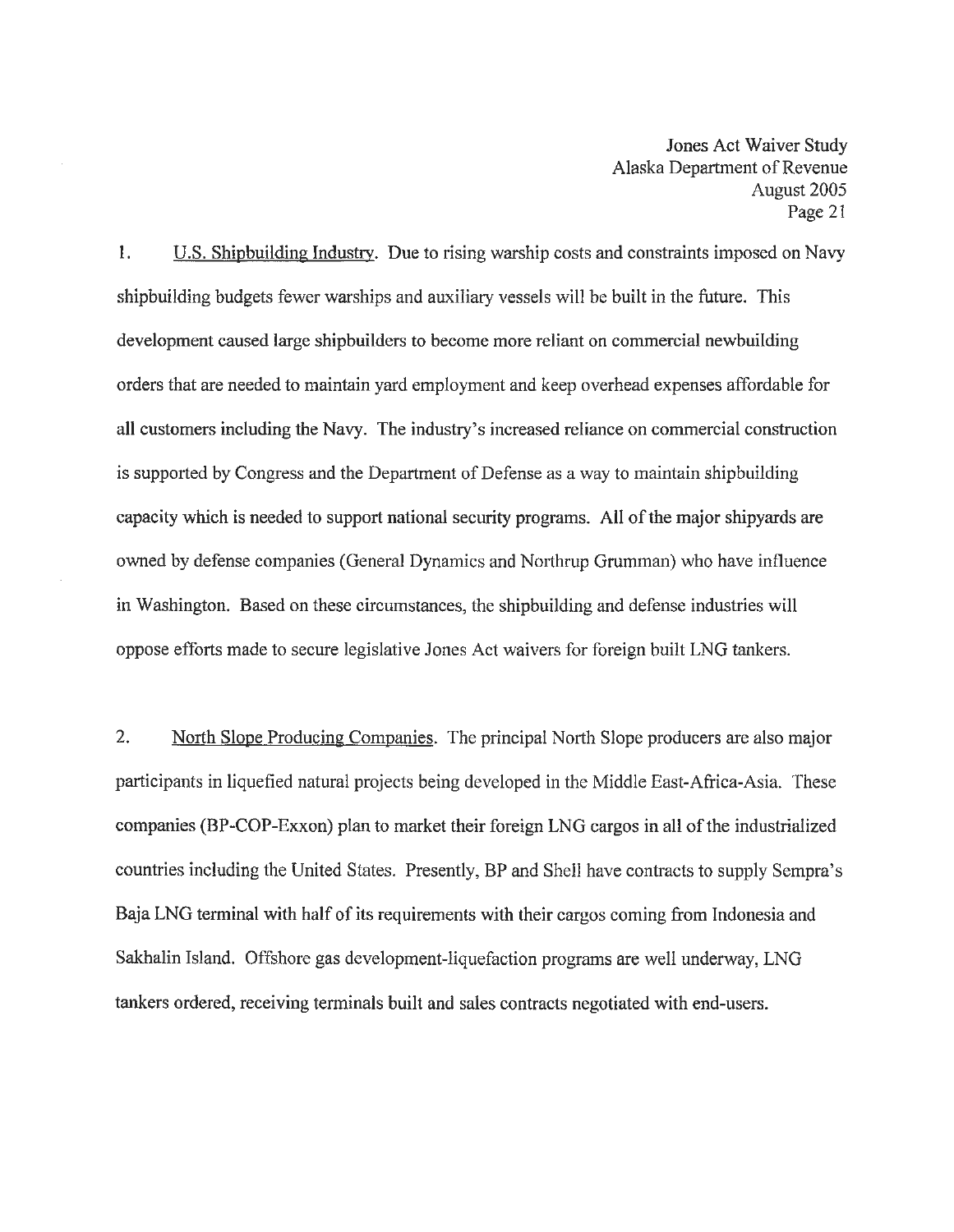North Slope gas development is based on overland transportation and sales in the Middle West. This is the focus ofBP-COP-Exxon Mobil and federal-state governments who support the Alaska gas project. Due to divergent international and domestic gas strategies it is unlikely ANS producers would support any initiative which proposes to market North Slope LNG in the Pacific Rim. Moreover, BP and Conoco Phillips invested heavily in replacing their Alaska crude oil ships in U.S. yards and they would object to Jones Act waivers being granted to a competitor whose program would undermine their North Slope gas project.

3. The Maritime Unions. Four maritime unions have a Washington presence and they maintain individual lobbying programs having different degrees of effectiveness. The most influential maritime unions are the Seafarers International Union (SIU) and the American Maritime Officers Association (AMO) whose power is based on large memberships, substantial political contributions and longstanding ties with the Bush Administration. The Marine Engineers Beneficial Association (MEBA) and Masters, Mates & Pilots (MM&P) are smallerineffectual unions whose position on policy issues is often at odds with the SIU and AMO. MEBA's early support for Jones Act waivers on Sempra's LNG project caused concern among SIU and AMO who felt their decision was premature and unnecessary. SIU believes Jones Act waivers for LNG ships could become an issue in the long run if North Slope gas development and pipeline transportation issues are not resolved.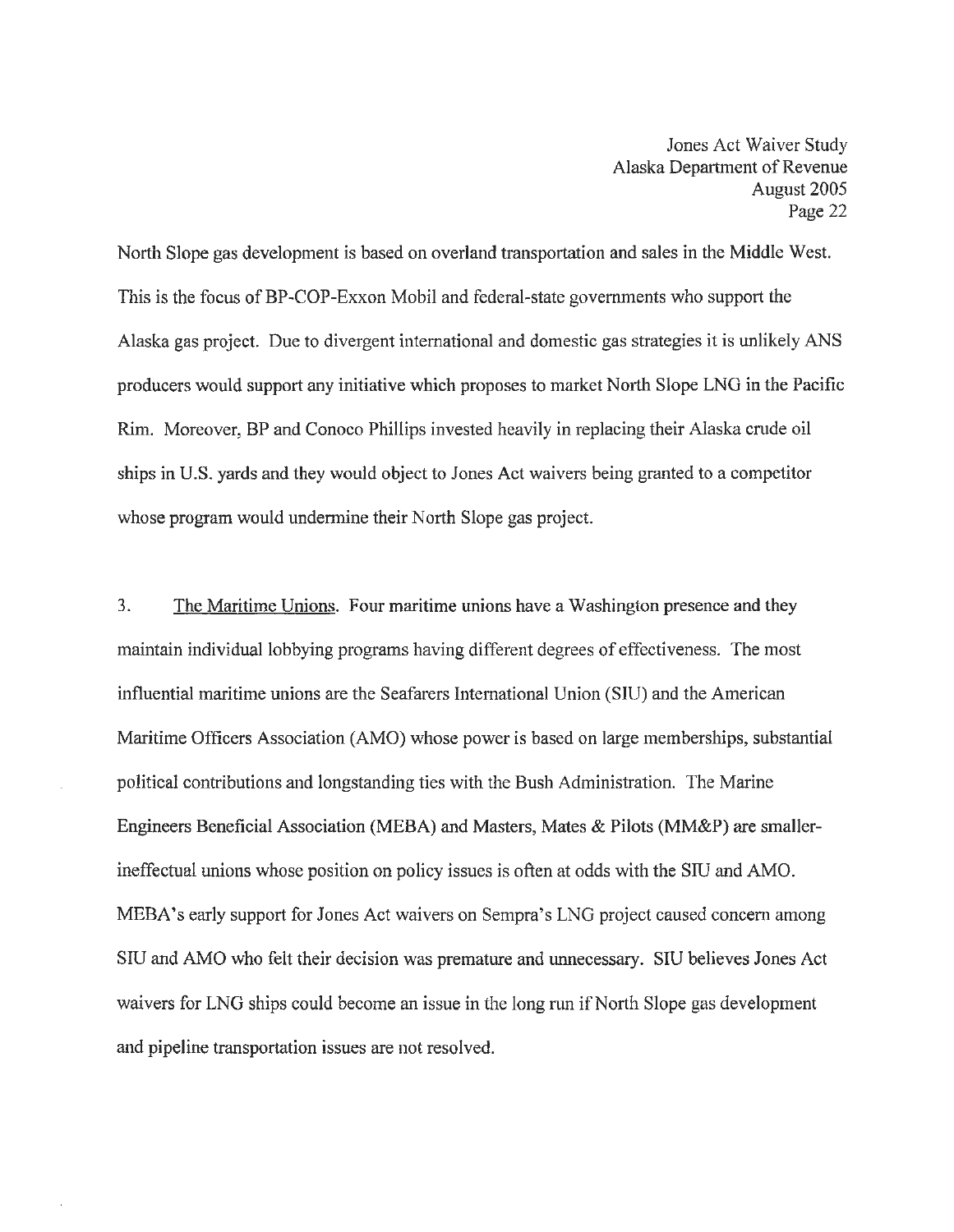In Chapter II (Section C) of this report we observed that maritime union support was involved in all of the legislative Jones Act waivers enacted during the last 25 years. Presently, the principal maritime unions (SIU and AMO) are disinclined to get involved in LNG waivers because this project may not come to fruition. These major maritime unions will not get involved in costly and protracted legislative battles (such as Alaska oil exports) which fail to produce additional seagoing jobs.

4. Sempra Energy-Alaska Gasline Port Authority. The first effort to gauge interest in securing legislative waivers for LNG tankers (March-April-May 2005) was underwritten by Sempra Energy. This initiative was well funded and employed many prominent lobbyists. However, their effort was poorly planned, badly executed and unable to get support from Alaska's Congressional delegation. As noted in Chapter II, all of the successful Jones Act wavier initiatives received proactive support from Congressional delegations whose constituents expected to benefit from changes in legislation.

5. Governments. Pursuant to developing North Slope gas reserves, the federal government and the State of Alaska concentrated on a pipeline delivery system and ways to reduce transportation expense to the Middle West. Due to this focus, no attention was given to using LNG tankers and those involved in the pipeline solution consider the marine alternative counterproductive.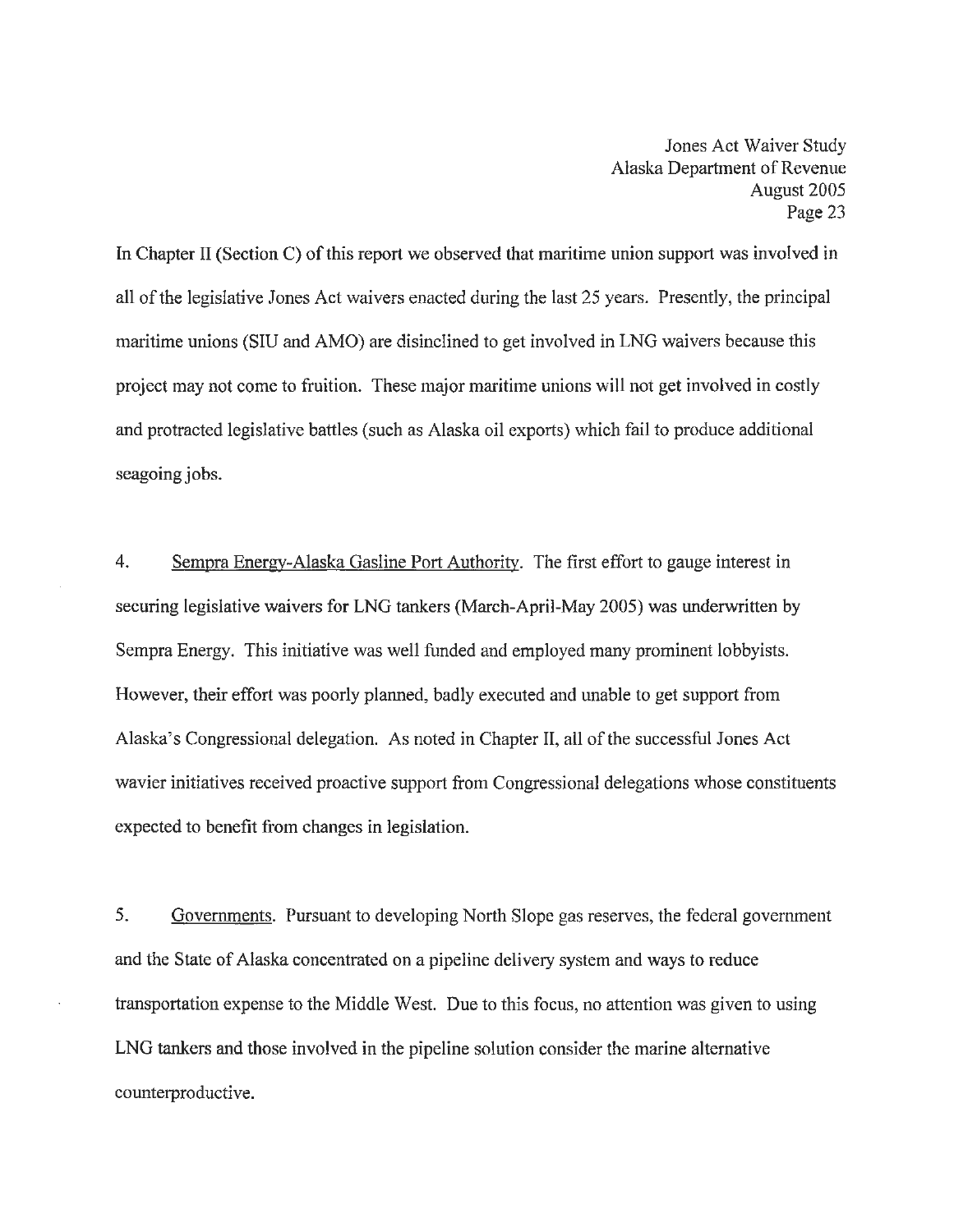#### B. ALTERNATE SOLUTION PROPOSED BY U.S. MARINE INTERESTS.

National Steel and Shipbuilding presented Sempra Energy with an alternative to their Jones Act waiver proposal. Three elements are involved in this initiative.

First, these ships would be operated under U.S. registry with American crews which is a precondition for Maritime union support that is needed to secure a legislative waiver.

Second, a concern with building LNG tankers in the United States is the long lead time that would be involved in their construction. To overcome this constraint, Nassco is willing to support a waiver that allows U.S. built LNG tankers to return to Jones Act service if Sempra Energy entered into a contract to build replacement vessels in the U.S. The LNG ships that would be reflagged and put into ANS service are now operating under Marshall Islands registry and employed between Indonesia and Japan. For most of their lives these ships operated in the foreign trade under the U.S. flag with American crews. These ships would be replaced in Indonesia-Japan service with foreign newbuildings that are more efficient than the older tankers due to being larger and consuming less fuel.

Because the U.S. constructed LNG tankers are 25 years old and heavily depreciated their capital hire charges would be materially lower than those incurred with domestic newbuildings. Precisely how long these older ships would be employed in Alaska LNG service before being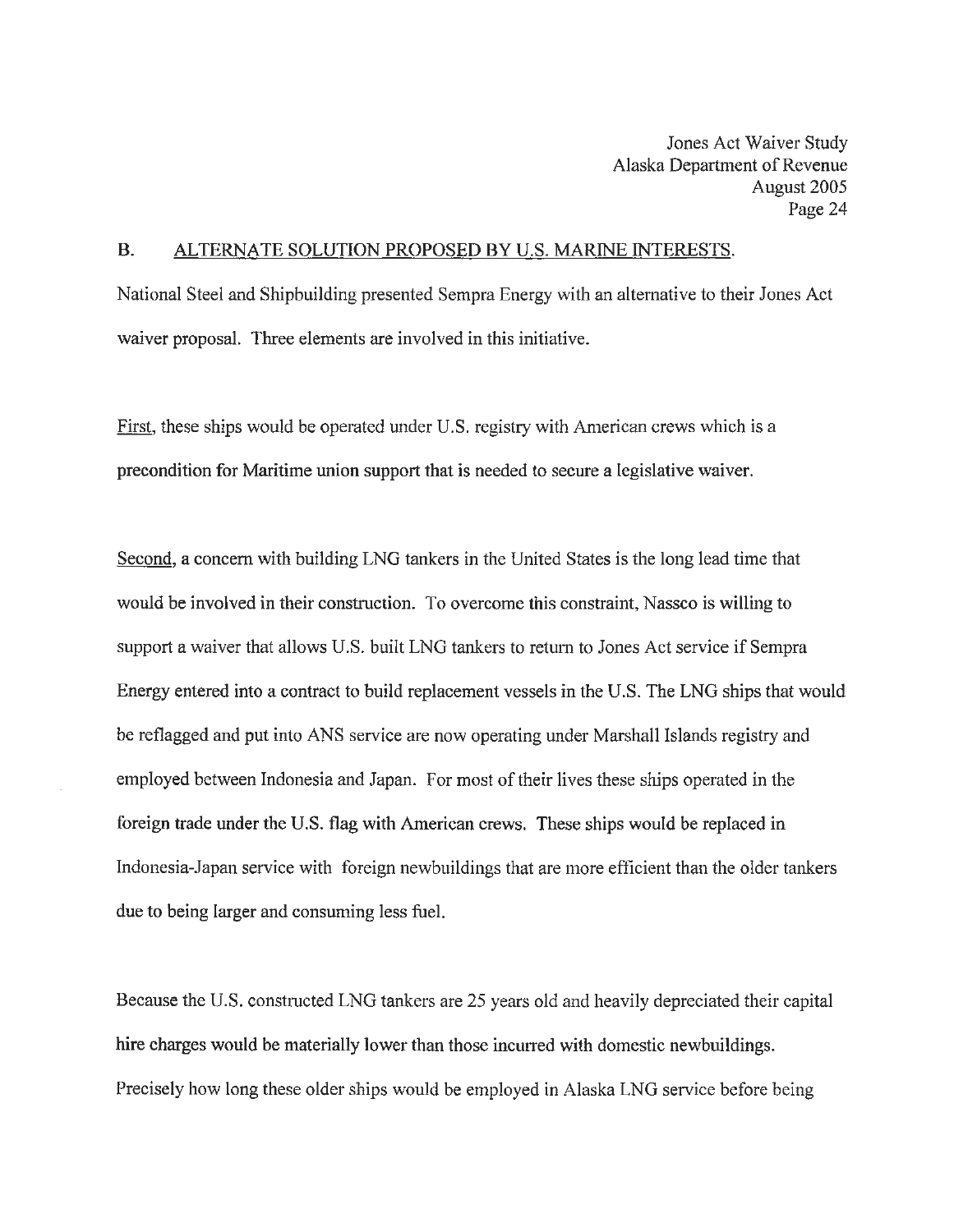replaced is unclear. However, from a technical perspective they have operating lives of 35 to 40 years and 10 to 15 years of employment life remaining. Approximately 6 to 8 LNG ships would be needed in the Alaska to Baja trade and a list of U.S. built LNG ships now operating in foreign gas service are identified below.

|                  | LNG SHIPS BUILT IN |  |               |                     | THE UNITED STATES AND EMPLOYED |  | IN GAS SERVICE BETWEEN |  |
|------------------|--------------------|--|---------------|---------------------|--------------------------------|--|------------------------|--|
|                  |                    |  |               | INDONESIA AND JAPAN |                                |  |                        |  |
|                  |                    |  |               |                     |                                |  |                        |  |
|                  | YEAR               |  | <b>CUBIC</b>  |                     |                                |  |                        |  |
| <b>VESSEL</b>    | <b>BUILT</b>       |  | <b>METERS</b> |                     | <b>BUILDER</b>                 |  | <b>OPERATOR</b>        |  |
| AQUARIUS         | 1977               |  | 126,300       |                     | GENERAL DYNAMICS               |  | <b>PRONAV</b>          |  |
| <b>ARIES</b>     | 1977               |  | 126,300       |                     | GENERAL DYNAMICS               |  | <b>PRONAV</b>          |  |
| <b>CAPRICORN</b> | 1978               |  | 126,300       |                     | GENERAL DYNAMICS               |  | <b>PRONAV</b>          |  |
| <b>GEMINI</b>    | 1978               |  | 126,300       |                     | GENERAL DYNAMICS               |  | <b>PRONAV</b>          |  |
| <b>LEO</b>       | 1978               |  | 126,300       |                     | GENERAL DYNAMICS               |  | <b>PRONAV</b>          |  |
| LIBRA            | 1979               |  | 126,400       |                     | GENERAL DYNAMICS               |  | <b>PRONAV</b>          |  |
| <b>TAURUS</b>    | 1979               |  | 126,400       |                     | GENERAL DYNAMICS               |  | <b>PRONAV</b>          |  |
| <b>VIRGO</b>     | 1979               |  | 126,400       |                     | GENERAL DYNAMICS               |  | PRONAV                 |  |

Third, Nassco's replacement vessel (which is an integral part of their waiver proposal) is a 165,000 cubic meter spherical tankship. The estimated U.S. newbuilding price for this LNG carrier is \$380 million per vessel and it is considerably higher than the \$190 million newbuilding price quoted by South Korean yards for the same ship. Based on six ship LNG fleet operating between Alaska and California, the difference in vessel construction costs between those built in San Diego (\$2.4 billion) and South Korea (\$1.2 billion) is estimated to be \$1.2 billion.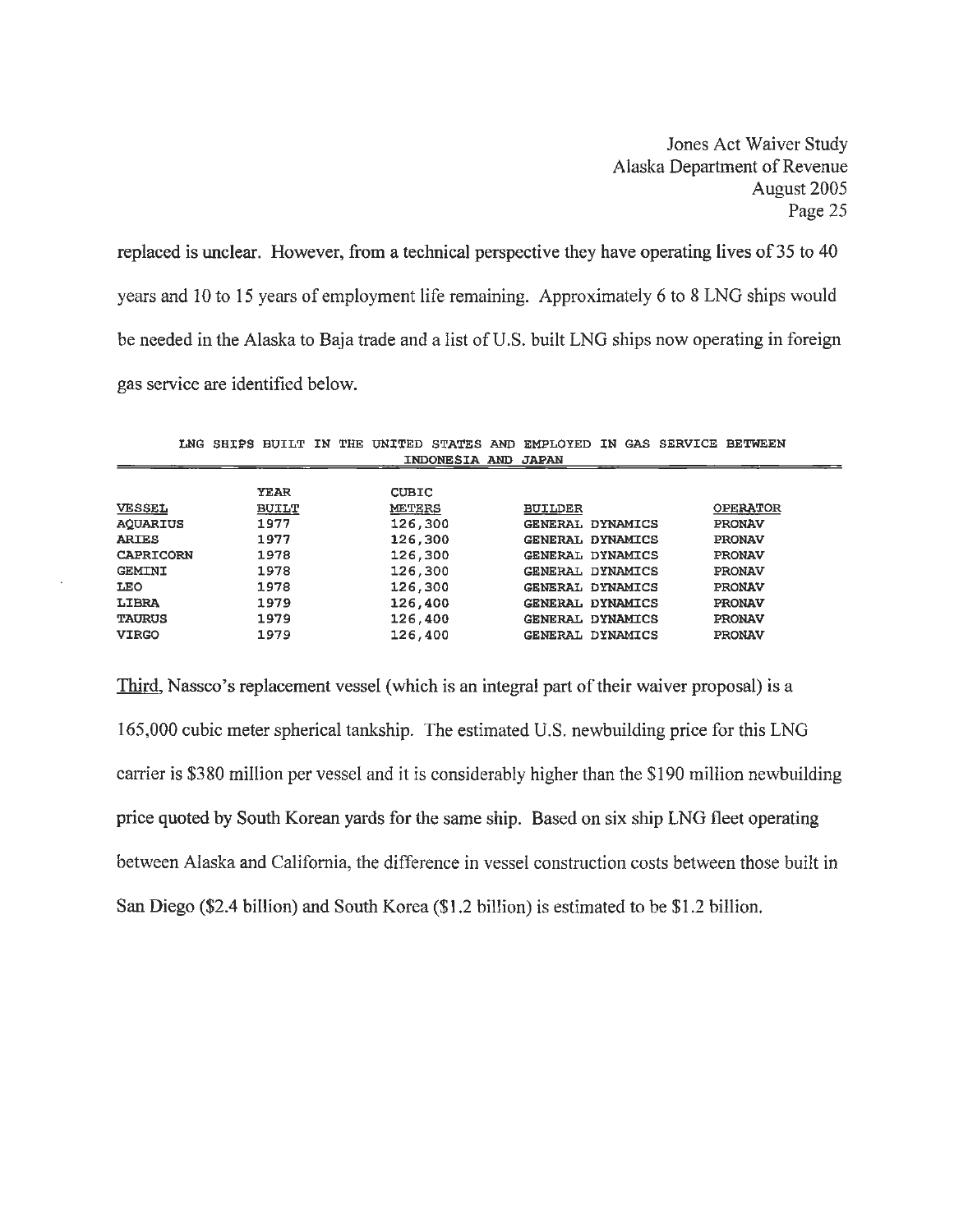#### CHAPTER IV

#### LIKELY OUTCOME OF FUTURE INITIATIVES MADE TO SECURE LEGISLATIVE JONES ACT WAIVERS FOR LNG SHIPS USED IN THE TRANSPORTATION OF NORTH SLOPE GAS TO CALIFORNIA

Our analysis of statutory waiver initiatives conducted during the last 25 years and Sempra Energy's failed effort in 2005 established a framework in which to evaluate the likely outcome of future proposals. Five groups will influence the outcome of legislation which proposes to employ foreign built LNG tankers in the Alaska gas trade to California.

First and most important is active backing from Alaska's Congressional delegation. Sempra Energy was unable to get support from Senators Stevens-Murkowski and Congressman Young this year and we believe their position will remain unchanged while particulars of North Slope gas development and the overland pipeline system are being finalized. Once terms of the Alaska gas-pipeline system are agreed upon and the project is underway there will be no reason to promote a North Slope LNG project.

Second, shipper (North Slope producer) support for a LNG transportation system from Alaska to California is necessary to make such a project credible. However, the North Slope producers are firmly committed to the overland gas pipeline which undermines the credibility of alternative marine transportation proposals.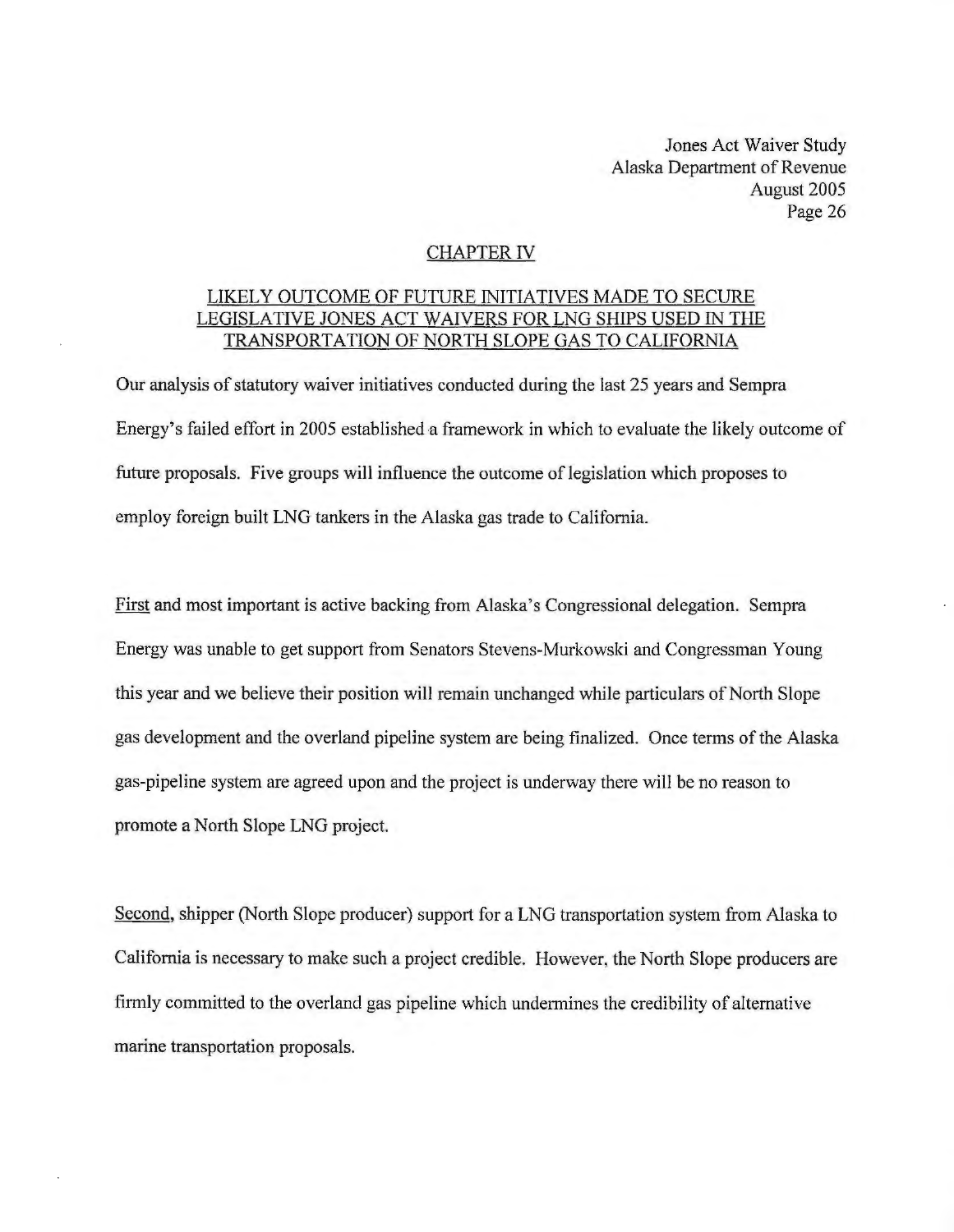Third, the principal marine labor unions will not support legislative Jones Act waivers for LNG tankships unless: (a) they are encouraged to do so by Alaska's Congressional delegation; and (b) believe this initiative will produce additional seagoing jobs. Based on current circumstances neither of these conditions are likely to be met and as a result meaningful marine labor support for LNG tankship waivers is unlikely to occur.

Fourth, the American Shipbuilding industry (and their advocates in Congress) will insist that any legislative waiver granted to LNG tankers used in Alaska gas transportation be temporary and require that replacement vessels be built in the United States. Their proactive opposition to employing foreign built LNG ships in the domestic trade will make the enactment of a legislative waiver both time consuming and difficult to accomplish.

Fifth, federal-Alaska State government departments and North Slope producers are committed to building a pipeline that will deliver gas directly to the Middle West. With this program being their singular objective no government support will be given to projects that propose to transport North Slope gas to market on LNG tankers.

Conclusion. In the near term there will be no political support available to advance legislative Jones Act waivers for LNG ships. Key players in the process (e.g. principal maritime unions) are unwilling to get involved unless encouraged to do so by Alaska's Congressional delegation who